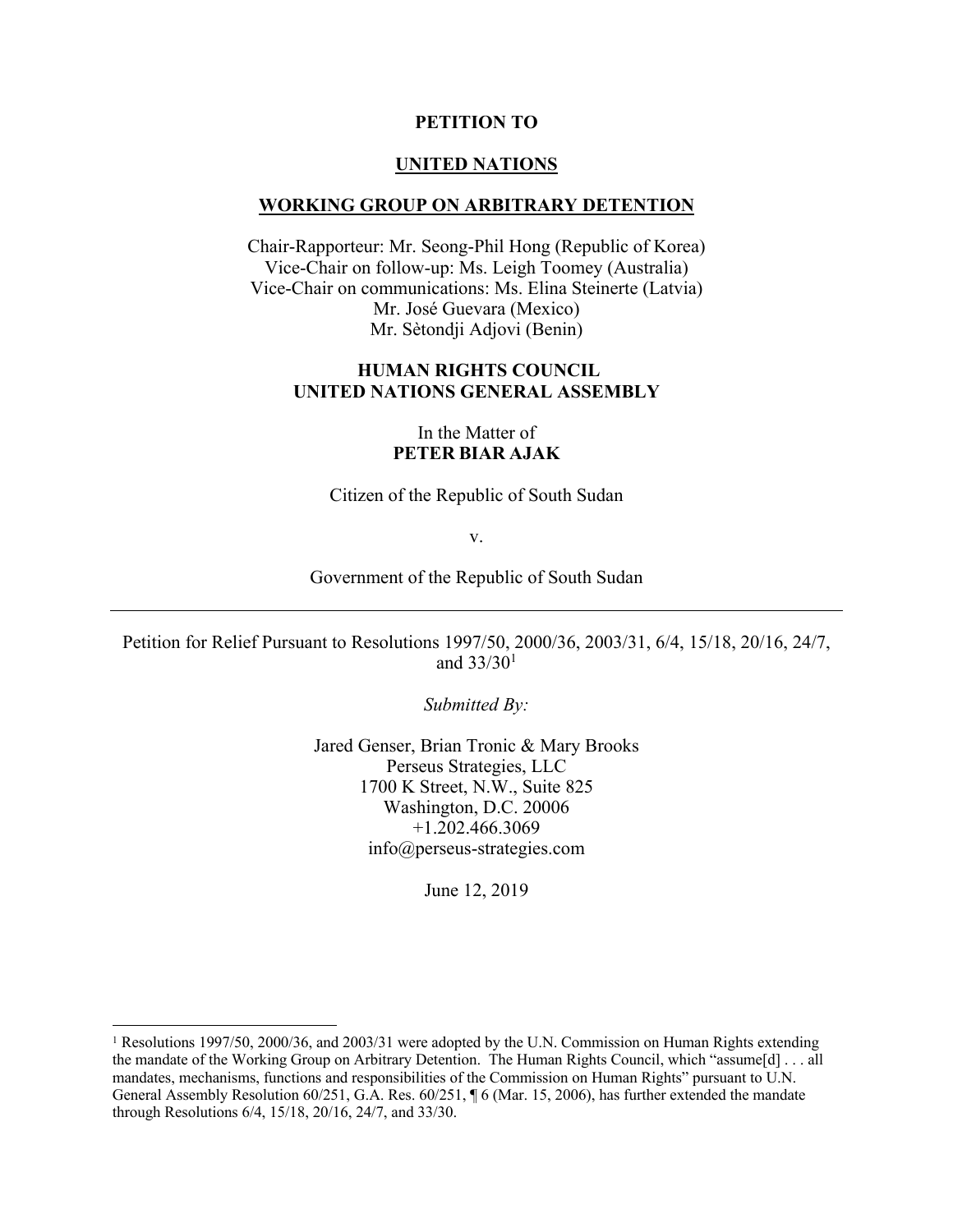#### **INTRODUCTION**

As set forth below, the Government of South Sudan is arbitrarily depriving Peter Biar Ajak of his liberty for political reasons. Ajak – a widely-respected economist, scholar, and peace activist – was arrested without a warrant at Juba International Airport by National Security Service (NSS) officials on July 28, 2018. The initial investigation against him focused on possible treason and terrorism charges and looked specifically at his public statements (many of which were critical of the Government), involvement with civil society organizations, and peace-building activities. He spent nearly eight months in prison without charge and without being brought before a court, in flagrant violation of South Sudan's Transitional Constitution and international law. Ajak was eventually charged, not with any crime relating to the alleged reasons for his arrest, but rather for giving an interview with Voice of America while detained. On June 11, he was convicted and sentenced to 2 years in prison.

Ajak's arrest, detention, and conviction are politically motivated and directly connected to his public statements, civil society work, and activities as a human rights defender. Over the past several years, Ajak has established himself as a prolific commentator on South Sudan, and he has appeared regularly on regional television programs to discuss the ongoing peace process. He has been openly critical of the current Government and its ability (or willingness) to end the hostilities. Ajak was also active in civil society – he co-founded the South Sudan Young Leaders Forum (SSYLF), which seeks to organize and mobilize South Sudanese youth, both domestically and internationally, to play a key role in the country's politics, governance, and peace process. One of the SSYLF's key messages is that South Sudan needs a "Generational Exit" where the country's older politicians step aside and retire, allowing the younger generations to take leadership roles and facilitate lasting peace.

Ajak's life and work should serve as a source of inspiration, not as a cautionary tale. One of the "Lost Boys" of South Sudan, he spent much of his childhood in a refugee camp in Kenya before being resettled to the United States. Once in the US, he excelled academically, first at La Salle University, then at the Harvard Kennedy School. Determined to help South Sudan develop and succeed, he returned as an adult and worked with the World Bank, the International Growth Centre, and the Centre for Strategic Analyses and Research (a think tank he founded in Juba). He has been recognized and honored with several awards and fellowships, and at the time of his arrest, he was working towards his Ph.D. at Cambridge University. With this unique background and training, the Government should have welcomed Ajak's perspective on the country's future; instead, it has imprisoned him.

Accordingly, it is hereby requested that the attached Petition be considered a formal request for an opinion of the Working Group pursuant to Resolution 1997/50 of the Commission on Human Rights, as reconfirmed by Resolutions 2000/36 and 2003/31, and Human Rights Council Resolutions 6/4, 15/18, 20/16, 24/7, and 33/30.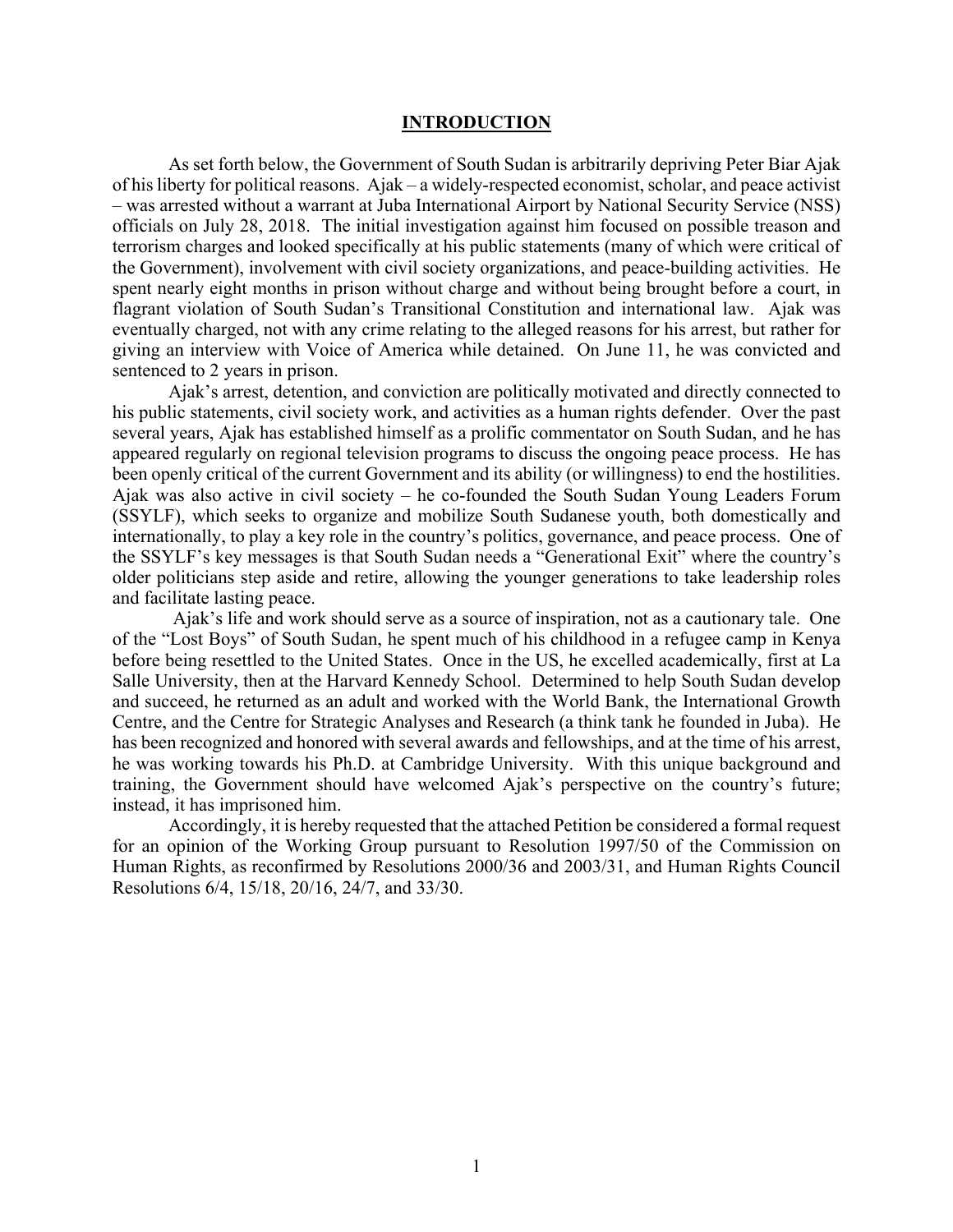# **QUESTIONNAIRE FOR PETER BIAR AJAK2**

# **I. IDENTITY**

- 1. **Family name:** Biar Ajak
- 2. **First name:** Peter
- 3. **Sex:** Male
- 4. **Birth date or age (at time of detention):** Nov. 21, 1983; 34 years old when arrested
- 5. **Nationality/Nationalities:** South Sudan
- 6. (a) **Identity document (if any):** not available
	- (b) **Issued by:** not available
	- (c) **On (date):** not available
	- (d) **No.:** not available
- 7. **Profession and/or activity (if believed to be relevant to the arrest/detention):**
	- Ajak is an academic and peace activist. His involvement with the South Sudan Young Leaders Forum (SSYLF), appearances on regional media outlets as an expert on South Sudan, criticism of the Government, and peaceful expression of his concerns related to the peace process for South Sudan are believed to be the main reasons for his detention.
- 8. **Address of usual residence:** Ajak divided his time between Nairobi, Kenya and Juba, South Sudan.

# **II. ARREST**

- 1. **Date of arrest:** July 28, 2018
- 2. **Place of arrest (as detailed as possible):** Juba International Airport, Juba, South Sudan
- 3. **Forces who carried out the arrest or are believed to have carried it out:** South Sudan's intelligence agency, the National Security Service (NSS)
- 4. **Did they show a warrant or other decision by a public authority?** Ajak was briefly presented with an "arrest warrant." However, it consisted only of the subject line ordering the arrest and the signature of Akol Koor, the Director General of the NSS – it did not indicate the reason for his arrest, nor the crimes he was accused of committing. Moreover, it was not issued by a court.
- 5. **Authority who issued the warrant or decision:** Akol Koor, Director General of the NSS. The issuance of the arrest warrant by NSS officials violates Section 55 of the National Security Service Act (NSS Act), which requires that warrants be issued by a judge of the High Court.<sup>3</sup>
- 6. **Reasons for the arrest imputed by the authorities:** No reason for the arrest was provided.
- 7. **Legal basis for the arrest including relevant legislation applied (if known):** The NSS Act allows the NSS to arrest individuals for vaguely defined "crimes against the state."<sup>4</sup> Where a person is reasonably suspected of having committed, having attempted to

 <sup>2</sup> Based on MODEL QUESTIONNAIRE TO BE COMPLETED BY PERSONS ALLEGING ARBITRARY ARREST OR DETENTION, U.N. WORKING GROUP ON ARBITRARY DETENTION, *accessed* May 14, 2019, *available at*

http://www.ohchr.org/EN/Issues/Detention/Pages/Complaints.aspx.

<sup>3</sup> National Security Service Act of 2014, at § 55(2), *available at* 

https://paanluelwel2011.files.wordpress.com/2016/04/national-security-services-nss-act-2014.pdf.

 $4 Id$ ., at § 13(15); *see also id.*, at § 7 (defining "crimes against the state").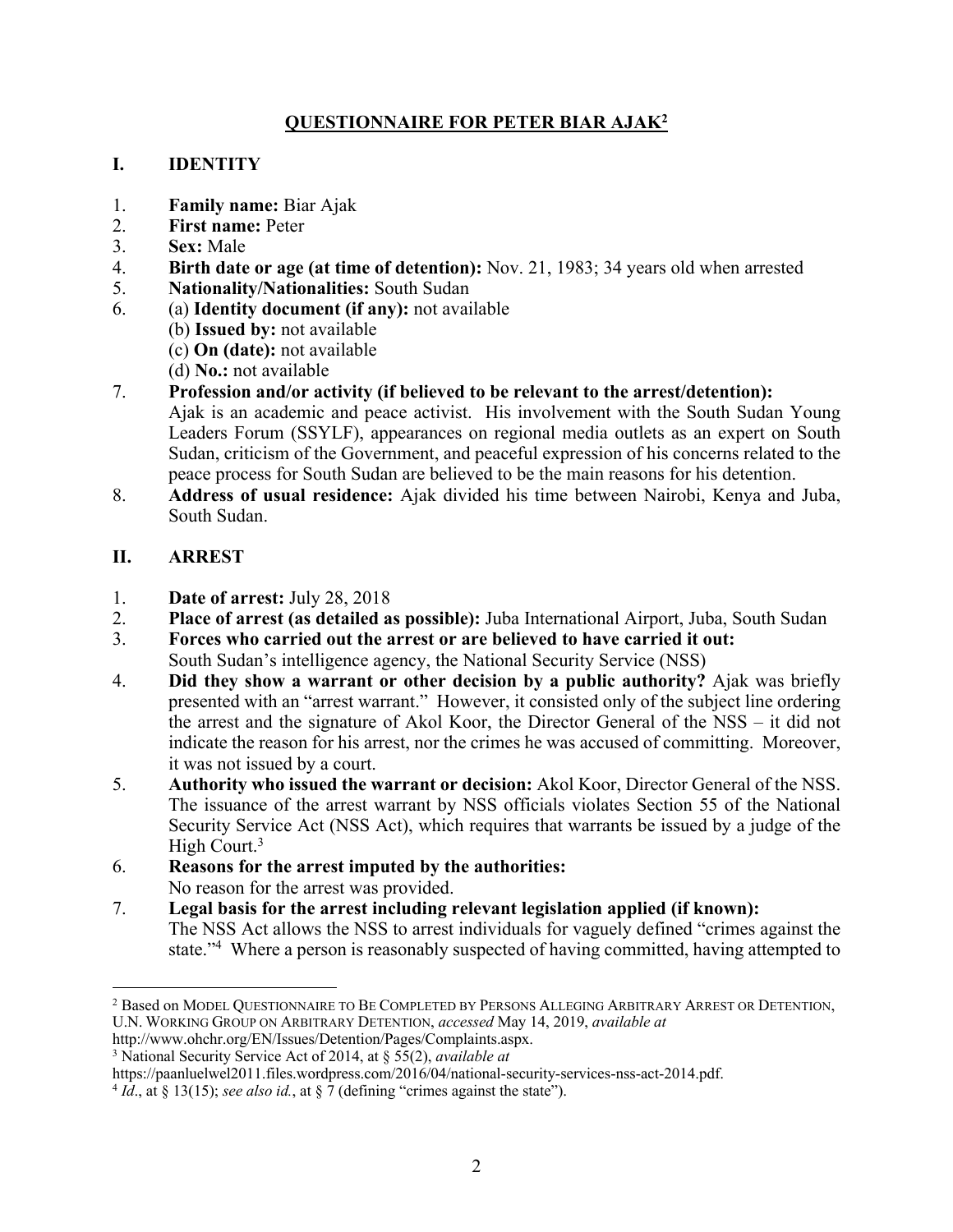commit, or being about to commit such crimes, they can be arrested without a warrant (though they must be brought before a judge within 24 hours).<sup>5</sup> For an arrest requiring a warrant, the NSS must obtain one from the High Court,<sup>6</sup> though it is common practice for the NSS to issue and rely upon irregular warrants that are not issued by a judge or court.

# **III. DETENTION**

- 1. **Date of detention:** July 28, 2018
- 2. **Duration of detention (if not known, probable duration):** Since July 28, 2018: as of the date of filing of this petition, he has been detained for approximately 10.5 months
- 3. **Forces holding the detainee under custody:** From July 28, 2018 to June 11, 2019, he was held by South Sudan's intelligence agency, the National Security Service. After his conviction on June 11, 2019, he was transferred to a prison under the authority of the National Prison Service of South Sudan under the Ministry of Interior.
- 4. **Places of detention (indicate any transfer and present place of detention):** From July 28, 2018 to June 11, 2019, he was held at the notorious "Blue House," the NSS headquarters in Juba. After his conviction on June 11, 2019, he was transferred to Juba Central Prison.
- 5. **Authorities that ordered the detention:** From July 28, 2018 to March 21, 2019, Ajak was apparently detained based on the "warrant" issued by NSS Director General Akol Koor. On March 21, 2019, Ajak was brought before the High Court and the court denied his request for bail (and later denied several additional requests for bail). On June 11, Ajak was convicted by the High Court and sentenced to 2 years' imprisonment.<sup>7</sup>
- 6. **Reasons for the detention imputed by the authorities:** On August 15, 2018 more than two weeks after his arrest – Ajak's lawyers learned that the NSS was investigating him for a variety of serious crimes relating to treason and terrorism.<sup>8</sup> The terms of reference for this investigation instructed investigators to look into Ajak's Twitter and Facebook posts, TV appearances, involvement with the SSYLF, meetings in Nairobi and Rwanda, and travel within South Sudan. On September 13, police informed his lawyers that he was being investigated for possible additional charges.<sup>9</sup> Ajak was never actually charged with these crimes. From March 21, 2019 to June 11, he was denied bail pending trial on

 $5 \text{ Id.}, \text{ at } \S 54(1)–(2).$ <br> $6 \text{ Id.}, \text{ at } \S 55(1)–(2).$ 

<sup>7</sup> Sam Mednick, *South Sudan Sentences Prominent Activist to More Prison Time*, WASHINGTON POST, June 11, 2019, *available at* https://www.washingtonpost.com/world/africa/south-sudan-sentences-prominent-activist-tomore-prison-time/2019/06/11/6b721206-8c42-11e9-b6f4-033356502dce\_story.html?utm\_term=.5fcb882ece34 and Denis Dumo, *South Sudan Jails Prominent Economist Over Media Interviews*, REUTERS, June 11, 2019, *available at* https://www.reuters.com/article/us-southsudan-rights/south-sudan-jails-prominent-economist-over-mediainterviews-idUSKCN1TC1A7.

<sup>8</sup> Specifically, he was being investigated for possible violations of Penal Code Sections 65 (Concealing Treason), 67 (Insurgency, Banditry, Sabotage or Terrorism), 73 (Harbouring, Concealing or Failing to Report an Insurgent, Bandit, Saboteur, or Terrorist), and 75 (Publishing or Communicating False Statements Prejudicial to South Sudan). <sup>9</sup> The possible additional charges were under Penal Code Sections 64 (Treason), 68 (Recruiting or Training

Insurgents, Bandits, Saboteurs or Terrorists), and 69 (Training as Insurgent, Bandit, Saboteur or Terrorist). An additional basis of criminal responsibility was also asserted under Section 57 (Liability of Abettor for an Effect Caused by the Act Abetted Different From That Intended by the Abettor).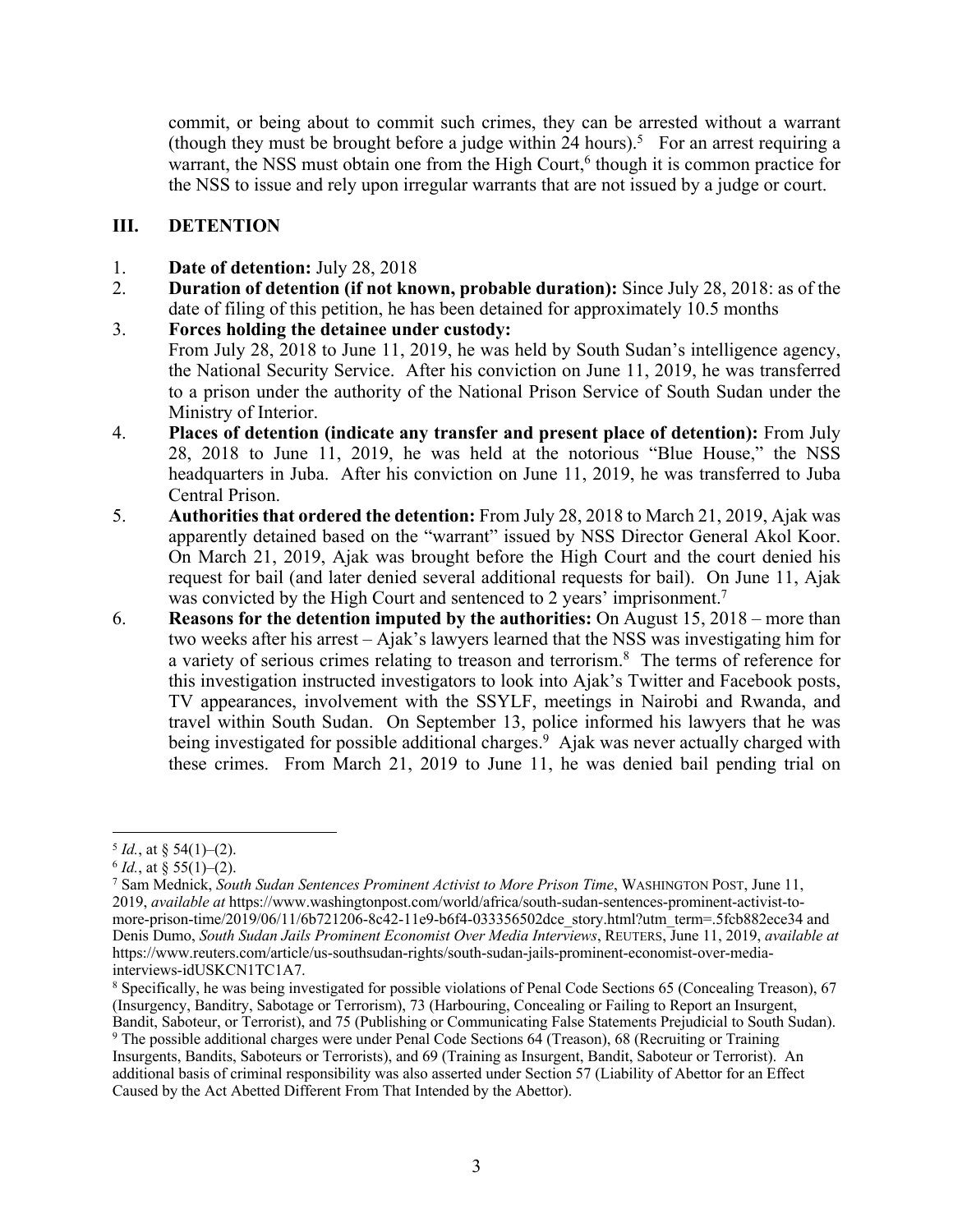charges<sup>10</sup> relating to an interview he gave to Voice of America. Since his conviction on June 11, he has been detained pursuant to his conviction and criminal sentencing on those charges.

7. **Legal basis for the detention including relevant legislation applied (if known):** From July 28, 2018 to March 21, 2019, there was no legal basis for Ajak's detention – he was not charged with any crime, nor was he subject to any court order for detention. From March 21, 2019 to June 11, the High Court ordered that he be detained pending resolution of the criminal charges relating to his interview with Voice of America even though there is a presumption of bail under Criminal Procedure Code Section 126. On June 11, Ajak was convicted and sentenced to 2 years in prison.

# **IV. CIRCUMSTANCES OF THE ARREST AND DETENTION OF PETER BIAR AJAK**

## *A. Statement of Facts*

### **1. Background on the Conflict in South Sudan**

In late 2013, only two years after achieving independence, South Sudan descended into a brutal civil war. This war was spurred by months of political infighting between President Kiir and former Vice President Machar, whom President Kiir had dismissed in July 2013 along with the rest of his cabinet and who was later accused of attempting to stage a coup.<sup>11</sup> Violence quickly spread across the country, with fighting often flaring up along ethnic lines – particularly between the Dinka and Nuer ethnic groups, which are generally aligned with President Kiir and former Vice President Machar, respectively.12 More recently, the fracturing of the opposition and the proliferation of armed groups, especially since 2016, have further complicated the conflict, which "is no longer one single conflict, but a series of inter and intracommunal conflicts, reigniting and encompassing historical localized conflicts and contests over land, resources and power."13

Regional and international actors have pursued numerous ceasefire agreements in attempts to bring an end to the conflict in South Sudan. In August 2015, the regional Intergovernmental Authority on Development (IGAD) brokered a power-sharing arrangement between President Kiir and former Vice President Machar known as the Agreement on the Resolution of Conflict in South Sudan (ARCSS).<sup>14</sup> In 2016, the Transitional Government of National Unity was formed pursuant to the ARCSS; however, the transitional government and peace deal collapsed in July 2016 when fighting resumed in Juba between forces aligned with President Kiir and former Vice President Machar.<sup>15</sup> In 2017, IGAD began work to revive the ARCSS, and on September 12, 2018, the parties to the conflict and other stakeholders signed the Revitalized Agreement on the Resolution

<sup>&</sup>lt;sup>10</sup> The charges were under Penal Code Sections 48 (Acts Committed by Several Persons in Furtherance of Common Intention) and 80(2) (Participating in Gathering with Intent to Promote Public Violence, Breaches of the Peace or Bigotry).

<sup>11</sup> KATE ALMQUIST KNOPF, ENDING SOUTH SUDAN'S CIVIL WAR, COUNCIL ON FOREIGN RELATIONS, at 5, Nov. 2016, *available at* https://cfrd8-files.cfr.org/sites/default/files/pdf/2016/11/CSR77\_Knopf\_South%20Sudan.pdf. <sup>12</sup> *Id.*, at 8.

<sup>&</sup>lt;sup>13</sup> REPORT OF THE COMMISSION ON HUMAN RIGHTS IN SOUTH SUDAN, U.N. HUMAN RIGHTS COUNCIL, U.N. Doc. A/HRC/37/71, Mar. 13, 2018, at ¶ 19, *available at*

https://www.ohchr.org/EN/HRBodies/HRC/RegularSessions/Session37/Documents/A\_HRC\_37\_71\_EN.docx. <sup>14</sup> ENDING SOUTH SUDAN'S CIVIL WAR, *supra* note 11.

<sup>15</sup> *Id.*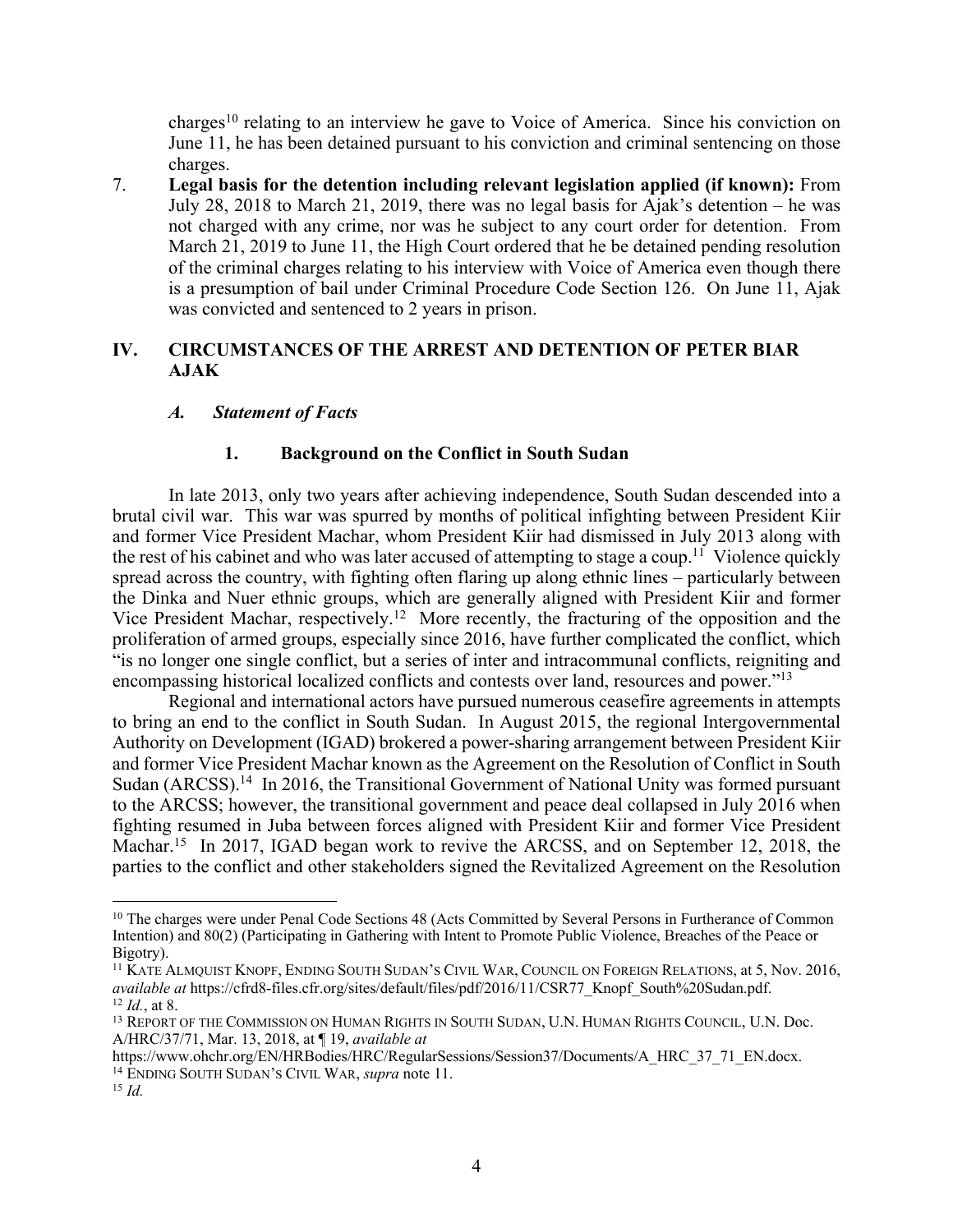of the Conflict in the Republic of South Sudan (R-ARCSS). The R-ARCSS establishes a large power-sharing government with five vice presidential positions, 45 ministers, and 550 parliamentary positions.16

Despite the signing of the R-ARCSS, fighting has continued in some areas of the country.<sup>17</sup> The effect of this war on the civilian population has been brutal. Both government and opposition forces have been accused of perpetrating crimes against humanity and war crimes, including attacks on civilian targets, sexual violence, arbitrary arrests and detentions, and torture.<sup>18</sup> The conflict has further triggered famine and disease and resulted in a humanitarian crisis – nearly 400,000 South Sudanese have died as a result of the fighting in the past five years,<sup>19</sup> and over 4.3 million others have fled abroad or been internally displaced.<sup>20</sup>

## **2. Crackdown on Civic Space**

Ajak's detention must be understood in the context of an increasingly hostile environment for civil society in South Sudan. As the International Center for Not-for-Profit Law has described, the space for civil society in South Sudan "has now reached an all time low."21 Civicus, which tracks threats to civil society worldwide, rates South Sudan's civil society as "closed."22 Similarly, Freedom House rated the freedom for NGOs in South Sudan as zero out of four. There are several key reasons for these poor assessments.

First, as Freedom House has explained, the Government, including President Kiir, "has adopted a hostile stance toward NGOs, particularly groups that focus on political or human rights issues."<sup>23</sup> This includes two new laws – the Non-Governmental Organizations Act, 2015 and the Relief and Rehabilitation Commission Act, 2016 – that impose restrictive requirements on NGO registration and allow for onerous government oversight.<sup>24</sup> These laws "have been used to justify

 <sup>16</sup> Joshua Mmali, *UNMISS Hails Agreement on Governance as an Important Step in Resolution of South Sudanese Conflict*, UN MISSION IN SOUTH SUDAN, Aug. 6, 2018, *available at* https://unmiss.unmissions.org/unmiss-hailsagreement-governance-important-step-resolution-south-sudanese-conflict.

<sup>17</sup> Tom Wilson, *South Sudan Peace Deal in Jeopardy*, FINANCIAL TIMES, Mar. 17, 2019, *available at* https://www.ft.com/content/330171d0-3c3a-11e9-b72b-2c7f526ca5d0 ("[A]fter six months of talks . . . fighting has continued in the south of the country . . . .").

<sup>18</sup> ENDING SOUTH SUDAN'S CIVIL WAR, *supra* note 11, at 15.

<sup>19</sup> F. Checchi et al., *Estimates of Crisis-Attributable Mortality in South Sudan, December 2013–April 2018: A Statistical Analysis*, LONDON SCHOOL OF HYGIENE & TROPICAL MEDICINE, Sept. 2018, *available at* https://crises.lshtm.ac.uk/2018/09/25/south-sudan/.

<sup>20</sup> United Nations Office for the Coordination of Humanitarian Affairs, *Humanitarian Bulletin South Sudan Issue 6*, July 16, 2018, *available at*

https://reliefweb.int/sites/reliefweb.int/files/resources/20180716\_OCHA\_SouthSudan\_Humanitarian\_Bulletin%236. pdf (noting 1.84 million internally displaced persons and 2.47 million refugees in neighboring countries).

<sup>21</sup> *Civic Freedom Monitor: South Sudan*, INTERNATIONAL CENTER FOR NOT-FOR-PROFIT LAW, *last updated* Nov. 13, 2018, *available at* http://www.icnl.org/research/monitor/southsudan.html. 22 *South Sudan*, CIVICUS, *accessed* May 13, 2019, *available at* https://monitor.civicus.org/country/south-sudan/.

Meaning: https://monitor.civicus.org/Ratings/. A "closed" rating means: "There is complete closure – in law and in practice – of civic space. An atmosphere of fear and violence prevails, where state and powerful non-state actors are routinely allowed to imprison, seriously injure and kill people with impunity for attempting to exercise their rights to associate, peacefully assemble and express themselves. Any criticism of the ruling authorities is severely punished and there is virtually no media freedom." *See Ratings*, CIVICUS, *accessed* May 13, 2019, *available at* https://monitor.civicus.org/Ratings/.

<sup>23</sup> *Freedom in the World 2018: South Sudan*, FREEDOM HOUSE, *accessed* May 13, 2019, *available at* https://freedomhouse.org/report/freedom-world/2018/south-sudan.

<sup>24</sup> *Civic Freedom Monitor: South Sudan*, *supra* note 21.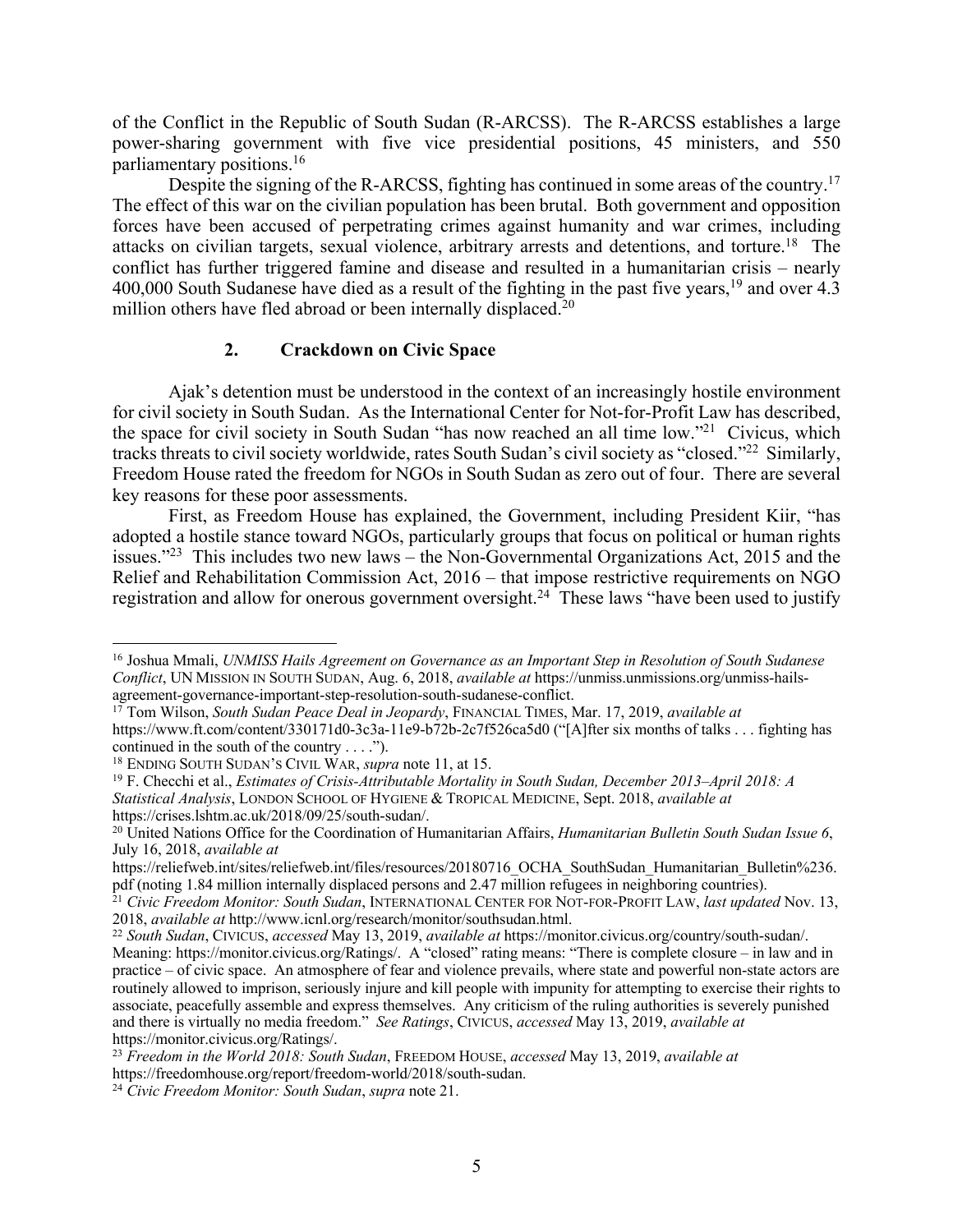the intimidation of civil society activists and the seizure of their assets."25 Of particular concern, the Government has required civil society organizations to obtain clearance before conducting their activities.26

Second, the Government has "threatened and detained journalists for reports it does not like."<sup>27</sup> For instance, in 2014, a journalist with UN-operated Radio Miraya was arrested; he was released in 2017 after being detained for three years without charge.<sup>28</sup> In 2015, President Kiir himself threatened that journalists would be murdered if they "work against their country"<sup>29</sup> – a particularly troubling threat, given that a number of journalists have been killed in South Sudan.<sup>30</sup> In early 2016, the NSS detained reporter Joseph Afandi *incommunicado* for several weeks after he criticized the government's handling of the civil war.<sup>31</sup> Later that year, journalist Alfred Taban was arrested after writing two articles criticizing President Kiir and former Vice President Machar for failing to contain the violence between their forces.<sup>32</sup> Taban was charged with "publishing or communicating false statements prejudicial to South Sudan" and "undermining the authority of or insulting the president."33 In a 2018 report, the UN Mission in South Sudan noted that "[j]ournalists continued to be threatened by authorities in relation to articles published or produced by their employers."<sup>34</sup>

But it is not only journalists who are at risk for speaking out. In that same 2018 report, the UN Mission in South Sudan noted that "at least 45 individuals . . . were arbitrarily arrested and detained in connection to the exercise of their freedom of expression, including community leaders, members of civil society, or elected officials."<sup>35</sup> Amnesty International has similarly noted that, since 2013, the NSS "has arbitrarily detained perceived government opponents,

<sup>27</sup> *Freedom in the World 2018: South Sudan*, *supra* note 23.

 <sup>25</sup> *Freedom in the World 2017: South Sudan*, FREEDOM HOUSE, *accessed* May 13, 2019, *available at* https://freedomhouse.org/report/freedom-world/2017/south-sudan.

<sup>&</sup>lt;sup>26</sup> REPORT ON THE RIGHT TO FREEDOM OF OPINION AND EXPRESSION IN SOUTH SUDAN SINCE THE JULY 2016 CRISIS, UNITED NATIONS MISSION IN SOUTH SUDAN & OHCHR, Feb. 2018, at 23, *available at* 

https://www.ohchr.org/Documents/Countries/SS/UNMISSFeb2018.pdf [hereinafter UNMISS REPORT].

<sup>28</sup> *Id.*

<sup>&</sup>lt;sup>29</sup> Reporter Gunned Down Three Days after Presidential License to Kill, REPORTERS WITHOUT BORDERS, Aug. 20, 2015, *available at* https://rsf.org/en/news/reporter-gunned-down-three-days-after-presidential-license-kill.

<sup>30</sup> *South Sudan*, REPORTERS WITHOUT BORDERS, *accessed* May 13, 2019, *available at* https://rsf.org/en/south-sudan. <sup>31</sup> *South Sudan: Journalist Held in Incommunicado Detention: Joseph Afandi*, AMNESTY INTERNATIONAL, Feb. 8,

<sup>2016,</sup> *available at* https://www.amnesty.org/en/documents/afr65/3319/2016/en/ and *Journalist Held Incommunicado* 

*for Past Six Weeks in Juba*, REPORTERS WITHOUT BORDERS, Feb. 11, 2016, *available at*

https://rsf.org/en/news/journalist-held-incommunicado-past-six-weeks-juba.

<sup>32</sup> *South Sudan Editor Detained for Criticizing Leaders*, REUTERS, July 19, 2016, *available at*

https://www.reuters.com/article/us-southsudan-security-media-idUSKCN0ZZ1LC.

<sup>33</sup> *South Sudan: Further Information: Detained Newspaper Editor Charged: Alfred Taban*, AMNESTY

INTERNATIONAL, July 28, 2016, *available at* https://www.amnesty.org/en/documents/afr65/4550/2016/en/.

<sup>34</sup> UNMISS REPORT, *supra* note 26, at 15, 21.

<sup>35</sup> *Id.*, at 24.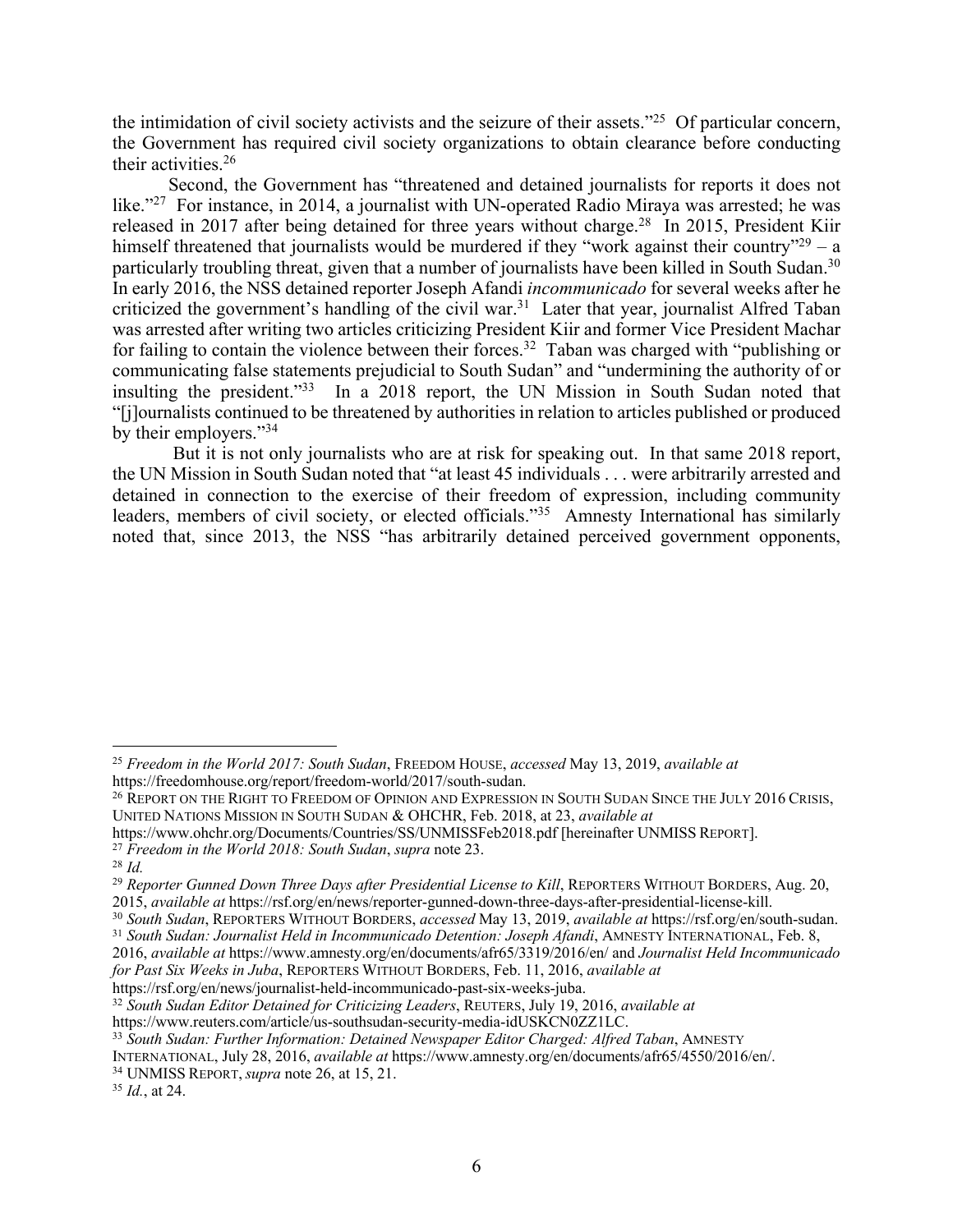sometimes for over a year."<sup>36</sup> Moreover, "[t]he NSS tracks and intimidates perceived critics of the government and is believed to use telephone surveillance to monitor opponents."37

# **3. Biography of Peter Biar Ajak**

Peter Biar Ajak was born on November 21, 1983 in what is now South Sudan, during the heart of the Second Sudanese Civil War. He is one of the so-called "Lost Boys"<sup>38</sup> – an estimated 20,000 Sudanese youth who were orphaned or displaced or fled their homes to escape violence and avoid being recruited as child soldiers.<sup>39</sup> While thousands survived brutal conditions to reach refugee camps in neighboring countries, thousands more died on the journey or were caught up in the ongoing conflict and killed.

Ajak first fled to Ethiopia in 1989, before traveling back through Sudan on his way to Kenya in 1992. He spent much of the next decade living in a refugee camp in Kenya until, at the age of 16, he was one of approximately 4,000 Lost Boys to be resettled as a refugee in the United States.<sup>40</sup> Once in the United States, Ajak focused on his studies. He graduated from La Salle University with a degree in Economics and obtained a Master of Public Administration in International Development from Harvard University's John F. Kennedy School of Government. Prior to his arrest, he was working towards his Ph.D. in Politics and International Studies at Cambridge University (UK). 41

In his professional life, Ajak has worked tirelessly to secure a peaceful future for his country. In pursuit of this goal, he has worked in think tanks, his national government, and institutions supporting development and peace.<sup>42</sup> As the World Bank's In-Country Economist in South Sudan, he advised the Government on the development of the South Sudan Development Plan, the South Sudan Growth Strategy, and South Sudan Vision 2040, among other policies.<sup>43</sup> He also joined the International Growth Centre – a policy and research center based in the London School of Economics and Political Science – as a Senior Adviser.<sup>44</sup> Ajak is the founder of the Centre for Strategic Analyses and Research, an independent policy think tank based in Juba.45

<sup>37</sup> *Freedom in the World 2017: South Sudan*, *supra* note 25.

 <sup>36</sup> DENIED PROTECTION OF THE LAW: NATIONAL SECURITY SERVICE DETENTION IN JUBA, SOUTH SUDAN, AMNESTY INTERNATIONAL, Apr. 2016, at 1, *available at*

https://www.amnesty.org/download/Documents/AFR6538442016ENGLISH.pdf ("Since . . . December 2013 . . . the National Security Service (NSS) has arbitrarily detained perceived government opponents, sometimes for over a year. NSS detainees are not charged by prosecutors, and they do not appear before magistrates for judicial review of the lawfulness of their continued detention."); *see also South Sudan: Events of 2017*, HUMAN RIGHTS WATCH, *accessed* May 13, 2019, available at https://www.hrw.org/world-report/2018/country-chapters/south-sudan ("The government continued to . . . unlawfully detain people for perceived opposition.").

<sup>38</sup> *Peter Biar Ajak*, INTERNATIONAL GROWTH CENTRE, *accessed* May 13, 2019, *available at* https://www.theigc.org/person/peter-biar-ajak/.

<sup>39</sup> *The Lost Boys of Sudan*, INTERNATIONAL RESCUE COMMITTEE, Oct. 3, 2014, *available at* https://www.rescue.org/article/lost-boys-sudan.

<sup>40</sup> Jeff Gammage, *International Rights Activist Jailed in South Sudan Got His Start in Philadelphia*, THE INQUIRER, Aug. 10, 2018, *available at* https://www.philly.com/philly/news/peter-biar-ajak-sudan-lost-boys-philadelphiaactivist-jail-20180810.html.

<sup>41</sup> *Peter Ajak: Founder and Director, Centre for Strategic Analyses and Research*, ATLANTIC COUNCIL MILLENNIUM FELLOWSHIP, *accessed* May 13, 2019, *available at* http://www.millenniumfellowship.org/peter-ajak/.

<sup>42</sup> *Tutu Fellows: Peter Biar Ajak PhD*, AFRICAN LEADERSHIP INSTITUTE, *accessed* May 13, 2019, *available at* https://alinstitute.org/tutu-fellows/about-fellows/287-peter-biar-ajak.

<sup>43</sup> *Peter Ajak: Founder and Director*, *supra* note 41.

<sup>44</sup> *Id.* and *Peter Biar Ajak*, *supra* note 38.

<sup>45</sup> *Peter Ajak: Founder and Director*, *supra* note 41.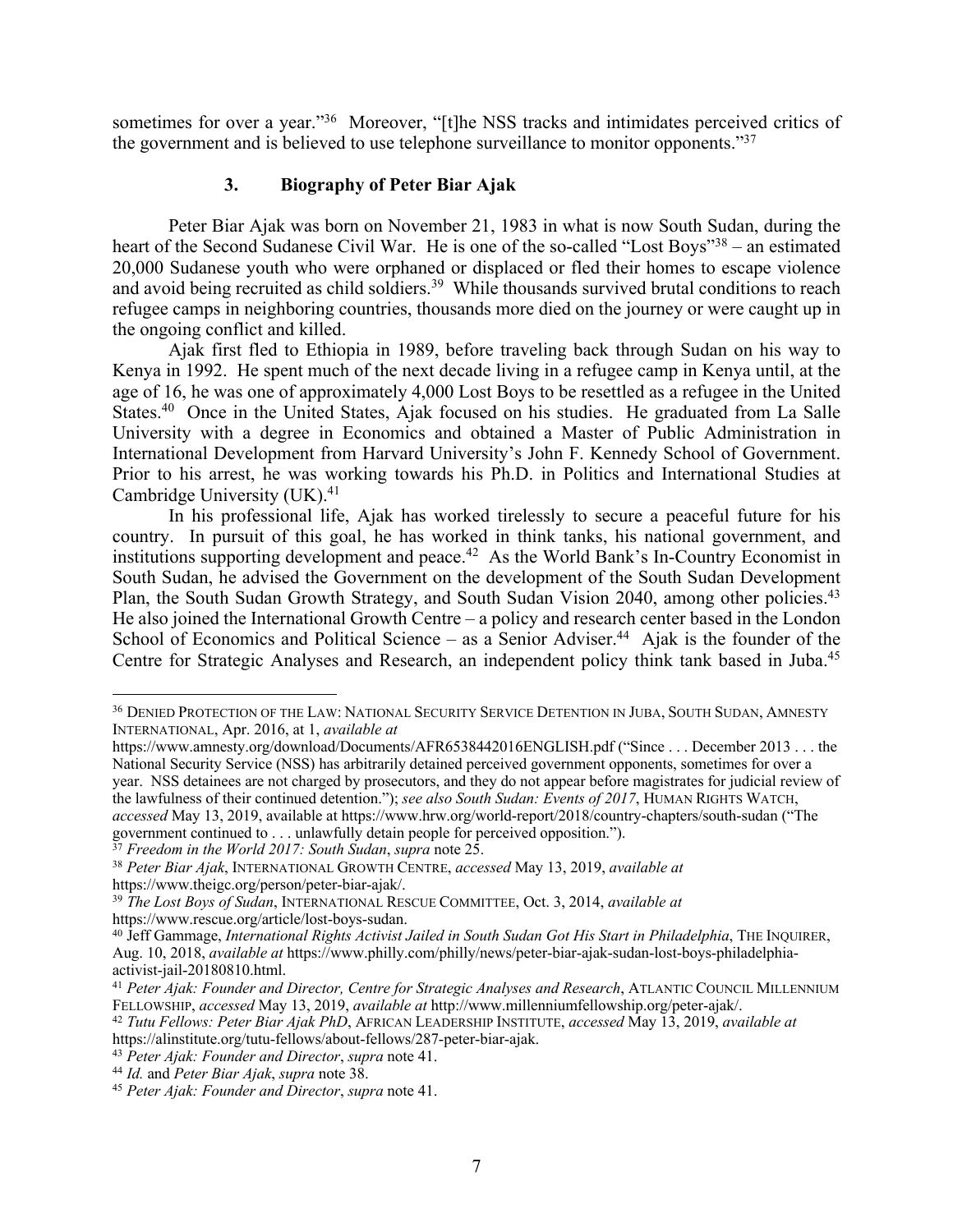Ajak's achievements received additional recognition when he became one of the Atlantic Council's Millennium Fellows and a 2016 Archbishop Desmond Tutu Leadership Fellow.46 In June 2018, Ajak was also awarded the Crans Montana Forum's New Leader for Tomorrow Award by Moussa Traoré, former President of Mali.<sup>47</sup>

Ajak has also dedicated himself to creating opportunities for dialogue among South Sudanese youth. As the CEO of South Sudan Wrestling Entertainment, he organizes wrestling tournaments across the country to bring young people together and to celebrate South Sudan's unique culture.<sup>48</sup> He also co-founded the South Sudan Young Leaders Forum (SSYLF),<sup>49</sup> whose mission is to bring together young leaders across ethnicities and political affiliations and to encourage youth throughout the countryside to deliberate the challenges facing South Sudan through peaceful dialogue.50 One of the SSYLF's key initiatives is "Generational Exit," which aims to incentivize the older leaders of South Sudan to step down to allow a new generation of young leaders to design the country's peaceful future. He also helped establish the Red Army Foundation, a national veterans' association.

Ajak is married and has two young children.

### **4. Activism Preceding His Arrest**

Ajak has been a prominent political commentator on South Sudan. He regularly appeared on Wednesdays on NTV Kenya to speak about the SSYLF and offer expert commentary on South Sudan. In fact, just two weeks before his arrest, he appeared on NTV Kenya to discuss the Generational Exit; during his presentation, he criticized the current leaders and specifically called out Salva Kiir and Riek Machar by name.<sup>51</sup> In addition, he frequently posted political comments on Facebook and Twitter, and in the weeks before his arrest, he reiterated his call for the current leaders of South Sudan to step down. 52

 <sup>46</sup> *Id.* and *Tutu Fellows: Peter Biar Ajak PhD*, *supra* note 42.

<sup>47</sup> *Trust & Truth in the Digital Era: New Leaders for Tomorrow Special Program*, CRANS MONTANA FORUM, June 28, 2018, *available at* http://www.cmf.ch/index.php?page=15&gale=760.

<sup>48</sup> *Tutu Fellows: Peter Biar Ajak PhD*, *supra* note 42 and Lillian Leposo, *Wrestlers Fight to Unite World's Newest Nation*, CNN, Aug. 16, 2011, *available at*

http://edition.cnn.com/2011/WORLD/africa/08/16/south.sudan.wrestling.ajak/.

<sup>&</sup>lt;sup>49</sup> Further information about the SSYLF can be found on the group's website at www.ssylf.org, as well as via the Twitter page of "NxGenSouthSudan" at https://twitter.com/NxGenSS.

<sup>&</sup>lt;sup>50</sup> FINAL AND OFFICIAL RESOLUTIONS OF THE SSYLF, SOUTH SUDAN YOUNG LEADERS FORUM, Jan. 9-10, 2017, *available at* https://www.ssylf.org/documents.

<sup>51</sup> NTV Kenya, *Why South Sudan Needs a 'Generational Exit' Plan*, YOUTUBE, July 10, 2018, *available at* https://www.youtube.com/watch?v=zwKdg0CVex4&feature=youtu.be.

<sup>52</sup> *See, e.g.*, Tweet by Peter Biar Ajak (@AjakPeter), TWITTER, July 11, 2018, 2:27 am, *available at*

https://twitter.com/AjakPeter/status/1016977265232670721 ("This morning, I argued on @ntvkenya that instead of forcing our warring leaders to work together, we need you to pressure & 'incentivize' them to exit together. What we need is 'Generational Exit' in #SouthSudan!"); Tweet by Peter Biar Ajak (@AjakPeter), TWITTER, July 9, 2018, 2:15 am, *available at* https://twitter.com/AjakPeter/status/1016249365739032578 ("But instead of this bloated government that perpetuates violence  $\&$  impunity, we could seize the moment to restructure  $\&$  lay a solid foundation for enduring peace. We could have a transition that excludes the current generation of political leaders in #SouthSudan #NxGenSouthSudan"); and Tweet by Peter Biar Ajak (@AjakPeter), TWITTER, July 3, 2018, 10:16 pm, *available at* https://twitter.com/AjakPeter/status/1014377477366599680 ("We must stop thinking that the socalled leaders will bring peace #SouthSudan. We, the great people of #southsudan, must organize ourselves to bring about the peace we deserve!").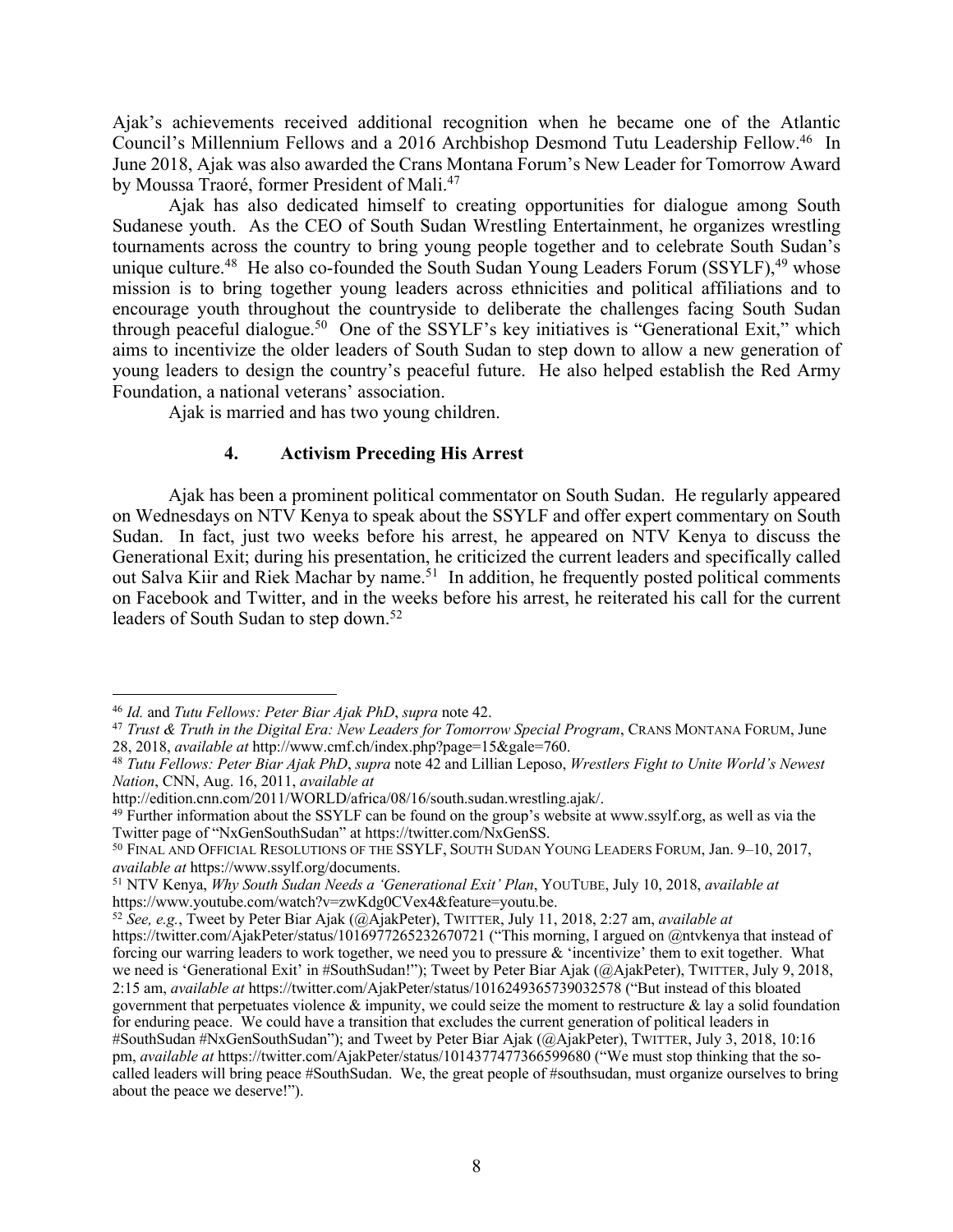#### **5. Arrest and Detention**

On the morning of July 28, 2018, Ajak was at Juba International Airport, scheduled to fly to the town of Aweil to attend Martyrs' Day celebrations organized by the Red Army Foundation. Before he could board his flight, however, NSS officials arrested him.<sup>53</sup> At the time of the arrest, Ajak was briefly shown a "warrant" which consisted only of a subject line ordering the arrest and the signature of NSS Director General Akol Koor. It was not issued by a judicial authority. The "warrant" did not indicate the reason for the arrest, nor was he told this information verbally. Ajak was transported directly to the "Blue House" – the NSS headquarters – which has been described as South Sudan's "most-feared prison."54

Ajak was not brought before a judge, nor told why he was being detained, but it quickly became clear that he was being targeted due to his human rights activities, advocacy for political change, and work with civil society. On July 31, one of his lawyers was able to view the "terms of reference" for the investigation against him, which instructed investigators to look into his Twitter and Facebook posts, TV appearances, involvement with the SSYLF, meetings in Nairobi and Rwanda (for the SSYLF), and travel within South Sudan (much of which related to his work with the SSYLF). Two days later, on August 2, the NSS established a three-member committee to investigate Ajak's social media activities and political commentary and the activities of the SSYLF.<sup>55</sup>

It was not until August 15 – over two weeks after Ajak's arrest – that any information was provided regarding possible criminal charges. That day, one of his lawyers was able to review preliminary notes about the investigation at the police station, which indicated that Ajak was being investigated for possible charges relating to treason and terrorism.<sup>56</sup> On September 13, Ajak's lawyers again met with the police, who presented an expanded set of possible charges.<sup>57</sup>

During this time, Ajak's lawyers and family were repeatedly denied access to him. One of Ajak's lawyers reported having been turned away from the prison and denied access to Ajak on 11 separate occasions. His lawyers were finally able to meet with him for the first time on September 12, 2018 – nearly seven weeks after his arrest – and they were able to have only one other visit with him in 2018. Ajak's wife and father were also repeatedly denied visits, though on some occasions they were allowed to see him.<sup>58</sup>

 <sup>53</sup> *South Sudan: Release Peace Activist*, HUMAN RIGHTS WATCH, Aug. 9, 2018, *available at*

https://www.hrw.org/news/2018/08/09/south-sudan-release-peace-activist and *Urgent Action Update: Activist Arbitrarily Detained for Almost 6 Months (South Sudan: UA 143.18)*, AMNESTY INT'L, Jan. 25, 2019, *available at* https://www.amnestyusa.org/urgent-actions/urgent-action-detained-activist-denied-access-to-a-lawyer-south-sudanua-143-18/.

<sup>54</sup> *A Rare View from Inside South Sudan's Most-Feared Prison*, DAILY MAIL, Dec. 17, 2016, *available at*  https://www.dailymail.co.uk/wires/ap/article-4043652/A-rare-view-inside-South-Sudans-feared-prison.html. <sup>55</sup> *South Sudan: Release Peace Activist*, *supra* note 53.

<sup>56</sup> Specifically, he was being investigated for possible violations of Penal Code Sections 65 (Concealing Treason), 67 (Insurgency, Banditry, Sabotage or Terrorism), 73 (Harbouring, Concealing or Failing to Report an Insurgent, Bandit, Saboteur, or Terrorist), and 75 (Publishing or Communicating False Statements Prejudicial to South Sudan).

<sup>57</sup> The additional potential charges were under Penal Code Sections 64 (Treason), 68 (Recruiting or Training Insurgents, Bandits, Saboteurs or Terrorists), and 69 (Training as Insurgent, Bandit, Saboteur or Terrorist). An additional basis for criminal responsibility was also asserted under Section 57 (Liability of Abettor for an Effect Caused by the Act Abetted Different from That Intended by the Abettor).

<sup>58</sup> *Urgent Action Update*, *supra* note 53 (noting that Ajak "has only been allowed sporadic family visits while in detention").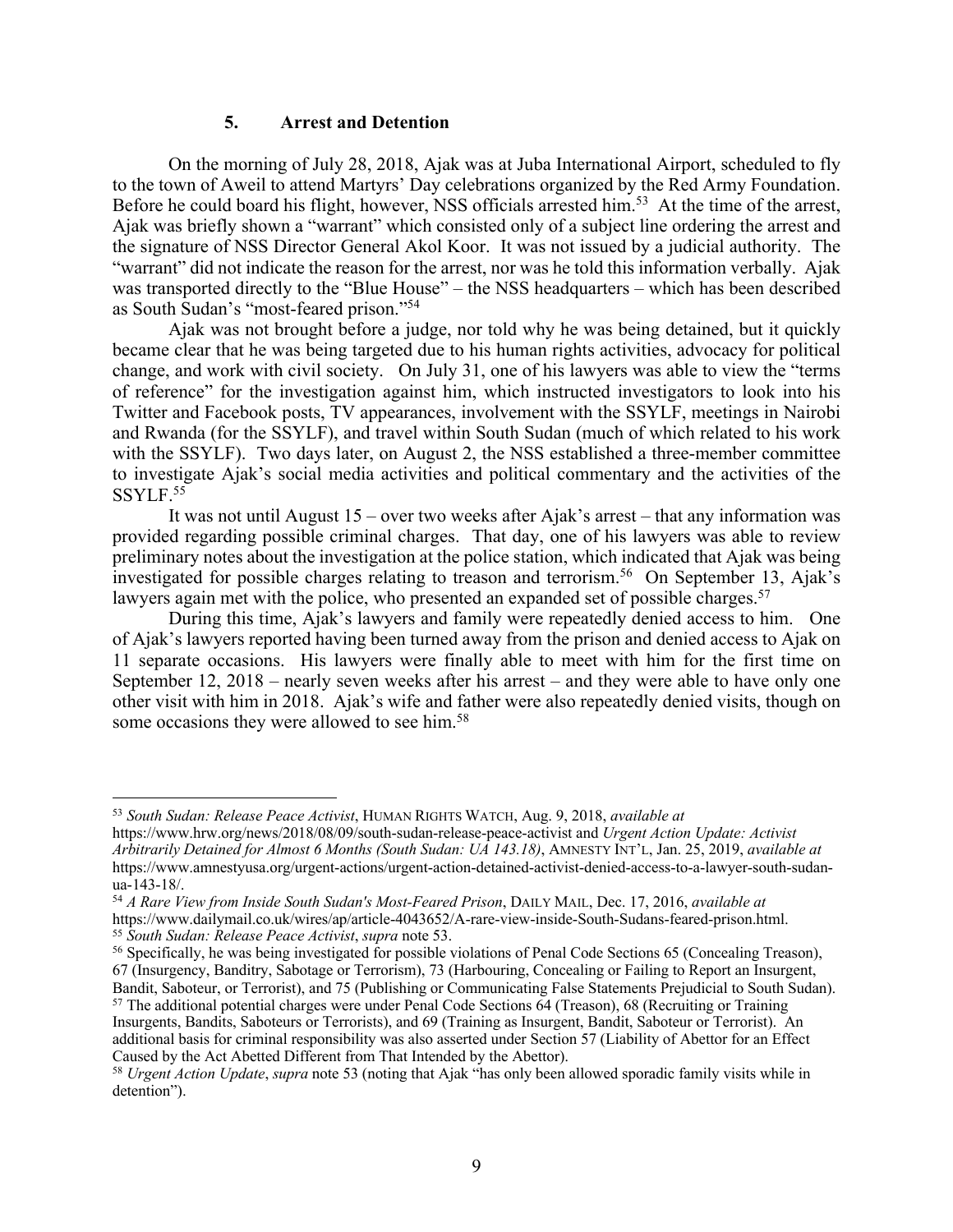#### **6. Protest at Blue House**

In October 2018, a number of detainees at Blue House held an armed protest against rights abuses in the prison, and in particular, denial of basic due process. 59 Ajak was not involved in the protest in any way, and in fact he urged the detainees to lay down their weapons and helped negotiate a peaceful end to the protest. Ajak gave a short interview with Voice of America on October 8 in which he talked about the protest and reported basic facts that were already public knowledge, including that many prisoners in the Blue House had been detained for a long time without charge or trial. A transcript of Ajak's statements during the interview is attached as **Annex A**. The protest ended when the detainees voluntarily surrendered their weapons.

Ironically, the government responded to this incident by further denying the detainees their basic due process rights. Ajak, for example, was denied all access to legal counsel from October 7, 2018 to least January 25, 2019.<sup>60</sup> He was also not allowed any visits by family members from October 5, 2018 to January 20, 2019.

### **7. Court Proceedings and Criminal Charges**

Ajak was brought before a court for the first time on March 21, 2019, nearly eight months after his arrest. The proceedings had nothing to do with the initial investigation against him or the apparent reasons for his arrest, but rather related to the prison protest. The preliminary charges were issued on March 25 under Penal Code Sections 48 (Acts Committed by Several Persons in Furtherance of Common Intention), 67 (Insurgency, Banditry, Sabotage or Terrorism), 72 (Possession of Dangerous Weapons), and 83 (Disorderly Conduct in a Public Place) and Section 57 of the NSS Act (Espionage, Terrorism, Attempts to Overthrow a Constitutionally Established Government, Spying). The court denied Ajak's request for bail. The court proceedings continued through the end of March and into April. The prosecution presented several witnesses, but none implicated Ajak in any wrongdoing. To the contrary, the prosecution's own witnesses stated that, during the protest, Ajak did not have a weapon and that, in fact, he asked the other inmates to put their guns down and initiated dialogue with the government to peacefully end the protest. Several witnesses did note that Ajak spoke to a reporter with Voice of America, and the prosecution played a recording of his interview for the court (a transcript of his statements during the interview is attached as **Annex A**).

On April 26, the Court dismissed the charges against Ajak, but declared that the criminal proceedings would continue under Penal Code Sections 48 (mentioned above) and 80(2) (Participating in Gathering with Intent to Promote Public Violence, Breaches of the Peace or Bigotry). The judge made clear that the new charges were based on Ajak's interview with Voice of America, explaining that "Biar . . . participated in media interviews that have created fear and

59 Ayen Bior, *Prison Standoff in South Sudan's Blue House*, VOA NEWS, Oct. 7, 2018, *available at*

https://www.voanews.com/a/prison-standoff-in-south-sudan-blue-house/4603052.html; *South Sudan: Juba Prison Revolt Underscores Deep Problems in Justice System*, AMNESTY INT'L, Oct. 7, 2018, *available at*

https://www.amnesty.org/en/latest/news/2018/10/south-sudan-juba-prison-revolt-underscores-deep-problems-injustice-system/; and Robert A. Portada III, *South Sudanese Prisoners Demand Justice*, SUDAN TRIBUNE, Oct. 8, 2018, *available at* http://www.sudantribune.com/spip.php?article66391 (listing the detainees' demands). <sup>60</sup> *Urgent Action Update*, *supra* note 53 (noting Ajak "has also been denied access to his lawyers since 7 October

<sup>2018&</sup>quot;).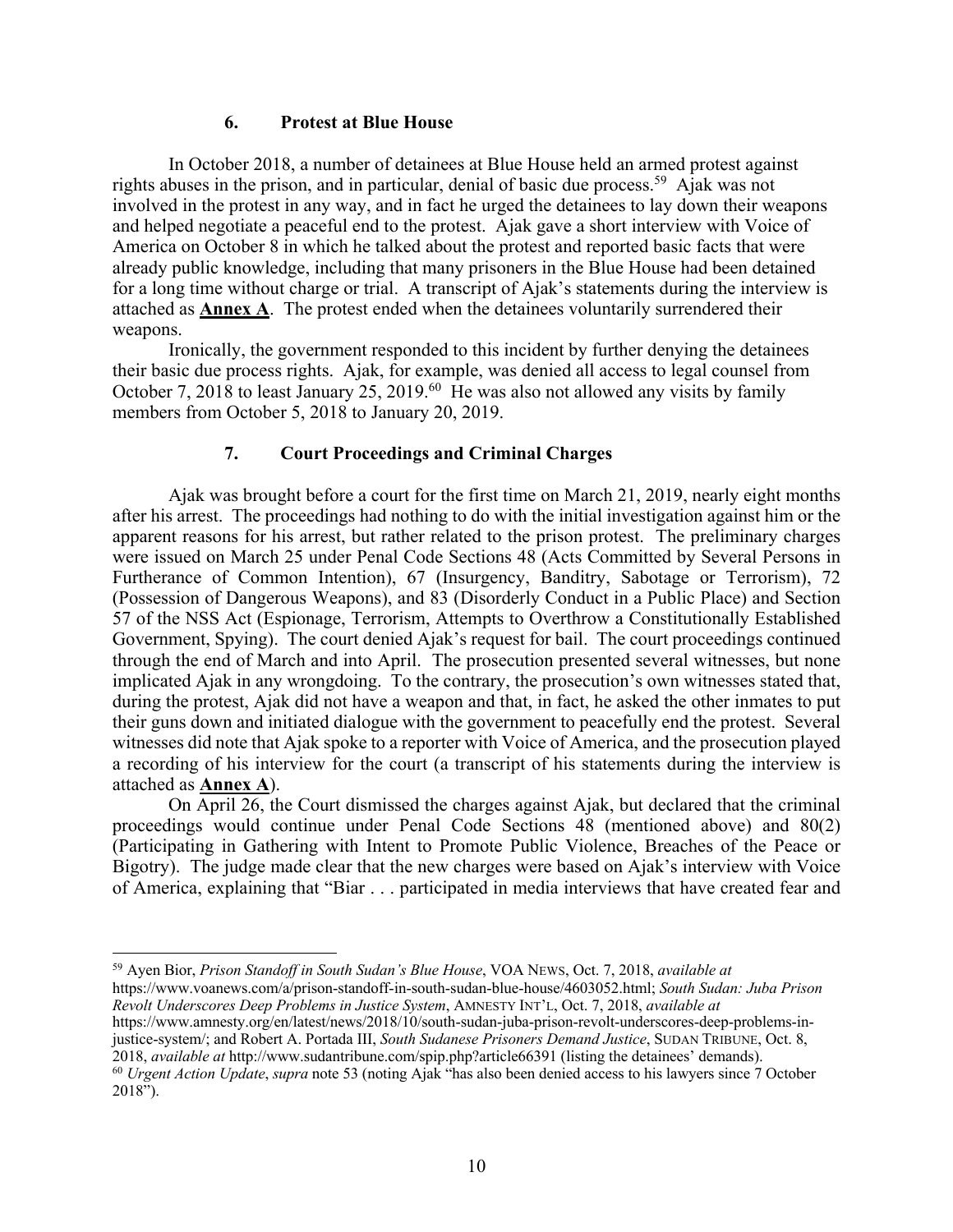insecurity in the public which is against the law."61 The judge denied Ajak's renewed requests for bail (made on that day and in subsequent hearings as well). During the trial, there were reports of intimidation of witnesses and defense lawyers. 62

On June 11, Ajak was convicted and sentenced to 2 years in prison.

# *B. Legal Analysis*

For the reasons set forth below, Ajak's detention constitutes an arbitrary deprivation of his liberty under Categories I, II, III, and V of the Working Group's Revised Methods of Work. Although South Sudan is not a party to the International Covenant on Civil and Political Rights (ICCPR), <sup>63</sup> the Working Group has the authority to receive and assess this petition. As the Working Group itself has recognized, "South Sudanese citizens used to be Sudanese citizens" and have enjoyed rights under the ICCPR since 1986.<sup>64</sup> Moreover, the Government of South Sudan made a voluntary pledge in October 2013 to "uphold the highest standards in the promotion and protection of human rights and to fully cooperate with the [UN Human Rights] Council."65 According to the Working Group, this pledge "extend[ed] the applicability of the pre-existing set of human rights norms," including the ICCPR.<sup>66</sup> Regardless, as the Working Group has noted, the Universal Declaration of Human Rights, "which has customary value, is undoubtedly applicable to the newly established State."67 In assessing whether a detention is arbitrary, the Working Group can also look to other sources, including the Body of Principles for the Protection of All Persons Under Any Form of Detention or Imprisonment (Body of Principles), the UN Standard Minimum Rules for the Treatment of Prisoners (Nelson Mandela Rules), and the UN Basic Principles and

 <sup>61</sup> Denis Dumo, *South Sudan Court Drops Treason Charge Against Economist*, REUTERS, Apr. 26, 2019, *available at* https://in.reuters.com/article/southsudan-rights/south-sudan-court-drops-treason-charge-against-economistidINL5N2286MJ; *see also South Sudan Jails Prominent Economist Over Media Interviews*, NEW YORK TIMES, June 11, 2019, *available at* https://www.nytimes.com/reuters/2019/06/11/world/europe/11reuters-southsudan-

rights.html?searchResultPosition=9 ("A South Sudanese court sentenced a prominent economist to two years in prison on Tuesday for disturbing the peace because he gave interviews to foreign media . . . .").

<sup>62</sup> Sam Mednick, *South Sudan Sentences Prominent Activist to More Prison Time*, WASHINGTON POST, June 11, 2019, *available at* https://www.washingtonpost.com/world/africa/south-sudan-sentences-prominent-activist-tomore-prison-time/2019/06/11/6b721206-8c42-11e9-b6f4-033356502dce\_story.html?utm\_term=.d603cdb82c30 ("Amnesty International said it had received reports of intimidation of witnesses and defense lawyers.").

<sup>&</sup>lt;sup>63</sup> The Transitional National Legislative Assembly (TNLA) of South Sudan ratified the ICCPR in early June 2019. Once this decision is signed by the President, the Government will need to deposit instruments of accession to the UN Secretary-General, and the treaty will enter into force for South Sudan three months after the date of accession. *Press Briefing Note on South Sudan*, U.N. HIGH COMMISSIONER FOR HUMAN RIGHTS, June 7, 2019, *available at* https://www.ohchr.org/EN/NewsEvents/Pages/DisplayNews.aspx?NewsID=24683&LangID=E.

<sup>64</sup> *Boniface Muriuki Chuma v. South Sudan*, Opinion No. 18/2016, U.N. Doc. A/HRC/WGAD/2016/18, U.N. WORKING GROUP ON ARBITRARY DETENTION, *adopted* Apr. 27, 2016, at ¶ 18.<br><sup>65</sup> Voluntary Pledge of the Republic of South Sudan for Candidature to the Human Rights Council, U.N. Doc.

A/68/565, Annex, Oct. 31, 2013, *available at* https://undocs.org/en/A/68/565.

<sup>66</sup> *Boniface Muriuki Chuma v. South Sudan*, *supra* note 64, at ¶ 19.

<sup>67</sup> *Id*.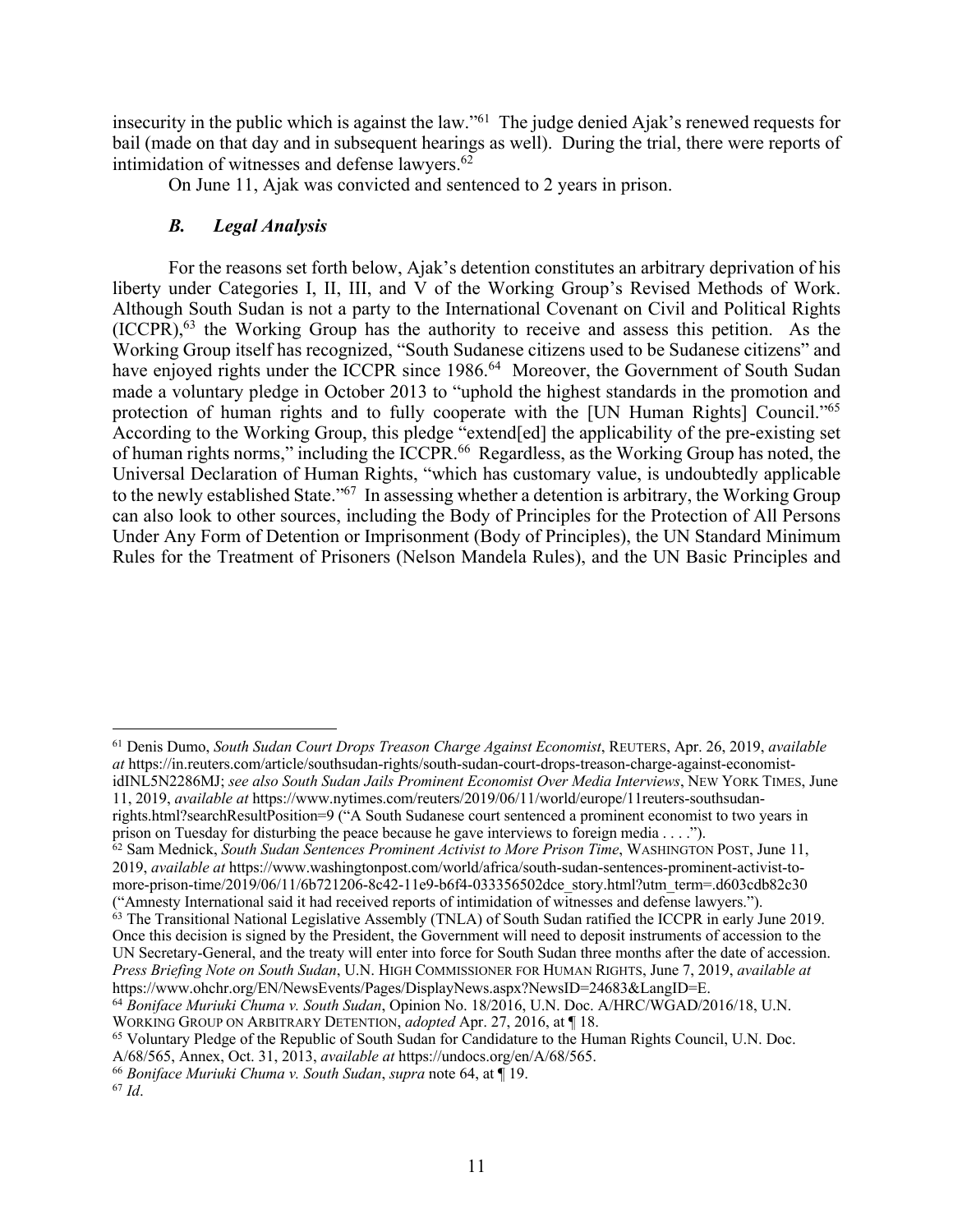Guidelines on Remedies and Procedures on the Right of Anyone Deprived of Their Liberty to Bring Proceedings Before a Court.<sup>68</sup>

The Working Group has emphasized that it "subjects interventions against individuals who may qualify as human rights defenders to particularly intense review."69 For the reasons set forth in section IV(B)(4) below, Ajak clearly qualifies as a human rights defender. Therefore, the Working Group should review his case, and the numerous violations contained therein, using this heightened level of scrutiny.

### **1. Category I: No Legal Basis for Detention**

A detention is arbitrary under Category I when "it is clearly impossible to invoke any legal basis justifying the deprivation of liberty."<sup>70</sup> There was no legal basis for Ajak's arrest on July 28, 2018 or for his extended detention.

Ajak was arrested pursuant to a "warrant" issued by NSS Director General Akol Koor. However, this document was little more than a piece of paper with Koor's signature – it did not specify the reason or legal basis for Ajak's arrest, nor what crimes he was suspected of committing, in violation of both the Transitional Constitution and international law.71 Moreover, the NSS Act explicitly requires arrest warrants to be issued by a judge of the High Court;<sup>72</sup> there is no legal basis for the NSS to issue its own arrest warrants, as apparently happened here.

The NSS Act does allow for warrantless arrest where a person is "found committing" a crime against the state or "is reasonably suspected of having committed, or having attempted to commit or being about to commit such an offence."<sup>73</sup> However, this cannot be used to justify Ajak's arrest. Ajak was clearly not "found committing" a crime – he was simply preparing to board a flight at the airport. Nor can it plausibly be claimed that he was reasonably suspected of having committed, having attempted to commit, or being about to commit such an offence – his peaceful political and social advocacy, criticism of the government, and involvement with civil society are protected activities under domestic and international law (as discussed in Section  $IV(B)(2)$ , below).

Moreover, the NSS Act states that where an individual is arrested without a warrant, they must be brought before a magistrate within 24 hours,<sup>74</sup> and the Transitional Constitution provides:

 <sup>68</sup> METHODS OF WORK OF THE WORKING GROUP ON ARBITRARY DETENTION, U.N. HUMAN RIGHTS COUNCIL, 36th Sess., U.N. Doc. A/HRC/36/38, July 13, 2017, at  $\P$  7(e)–(f), (i) [hereinafter REVISED METHODS OF WORK]. <sup>69</sup> *Nega v. Ethiopia*, Opinion No. 62/2012, U.N. Doc. A/HRC/WGAD/2012/62, U.N. WORKING GROUP ON ARBITRARY DETENTION, *adopted* Nov. 21, 2012, at ¶ 39.

<sup>70</sup> REVISED METHODS OF WORK, *supra* note 68, at ¶ 8(a).

<sup>71</sup> Transitional Constitution of the Republic of South Sudan, 2011, Art. 19(2) ("Any person who is arrested shall be informed, at the time of arrest, of the reasons for his or her arrest and shall be promptly informed of any charges against him or her."); International Covenant on Civil and Political Rights, G.A. Res 2200A (XXI), U.N. GAOR, 21st Sess., Supp. No. 16, U.N. Doc. A/6316, at 52 (1966), 999 U.N.T.S. 171, *entered into force* Mar. 23, 1976, at Art. 19(2) [hereinafter ICCPR] ("Anyone who is arrested shall be informed, at the time of arrest, of the reasons for his arrest and shall be promptly informed of any charges against him."); and Body of Principles for the Protection of Persons under Any Form of Detention or Imprisonment, G.A. Res. 47/173, U.N. Doc. A/43/49, *adopted* 1988, at Principle l0 [hereinafter Body of Principles], *available at* http://www.un.org/documents/ga/res/43/a43r173.htm ("Anyone who is arrested shall be informed at the time of his arrest of the reason for his arrest and shall be promptly informed of any charges against him.").

<sup>72</sup> National Security Service Act of 2014, *supra* note 3, at § 55(2) ("An application under sub-section (1) under subsection (1) above shall be made to the judge of the High Court for a warrant under this section.").

 $73$  *Id.*, at § 54(1).

 $74$  *Id.*, at § 54(2).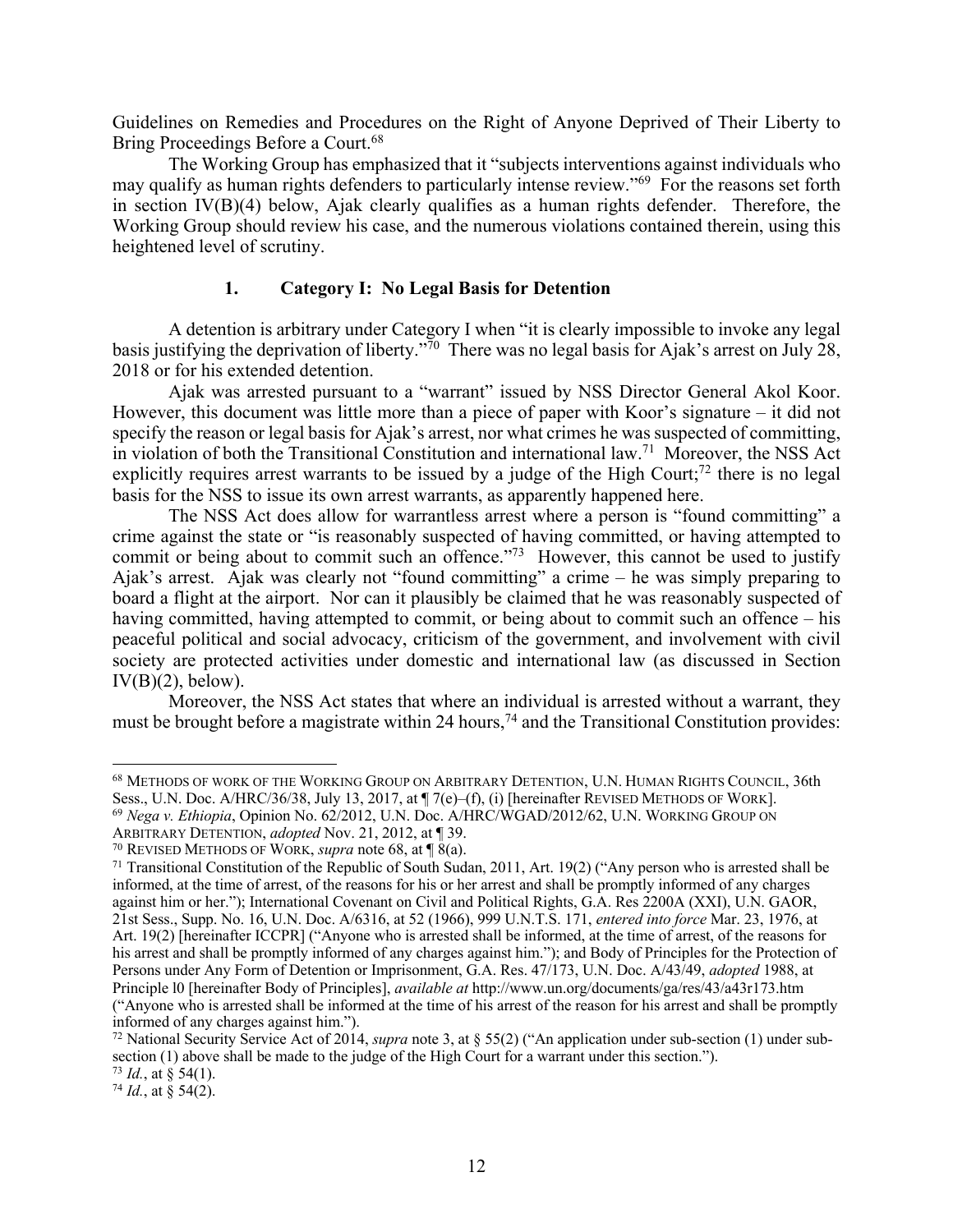"A person arrested by the police as part of an investigation, may be held in detention, for a period not exceeding 24 hours and if not released on bond to be produced in court."<sup>75</sup> International law similarly requires that anyone who is arrested or detained on a criminal charge must be "promptly" brought before a judge.<sup>76</sup> Thus, even if Ajak's arrest had been legitimate (which it was not), there was no legal basis for his continued detention beyond 24 hours. Yet he was held for nearly eight months without judicial review.

## **2. Category II: Detention Based on the Exercise of Fundamental Rights or Freedoms**

A detention is arbitrary under Category II when it results from the exercise of fundamental rights or freedoms protected under the Universal Declaration and the ICCPR.<sup>77</sup> Ajak's detention is arbitrary because it is a direct result of his exercise of his rights to freedom of expression, association, and peaceful assembly, which are protected under both domestic<sup>78</sup> and international  $law<sup>79</sup>$ 

Ajak's initial arrest and detention were clearly retaliation for his outspoken criticism of the government, political advocacy, meetings domestically and abroad, and association with civil society organizations. As mentioned above, the terms of reference for the investigation against him specifically instructed investigators to look into his Twitter and Facebook posts, TV appearances, involvement with the SSYLF, meetings in Nairobi and Rwanda (for the SSYLF), and travel within South Sudan (much of which related to his work with the SSYLF). In addition, the NSS established a three-member committee to investigate Ajak's social media activities and political commentary and the activities of the SSYLF.<sup>80</sup> Moreover, during interrogations, government officials asked Ajak about his travel to conferences and the financing of the SSYLF, and he was arrested by national security forces while *en route* to a commemorative event being hosted by the Red Army Foundation, one of his organizations. The Government's hostility towards the SSYLF is clear from the fact that attempts to register the SSYLF as an official organization have been denied and at least two of its events – both of which Ajak was helping to organize – were shut down by government authorities.<sup>81</sup> Ajak's current detention is also based on his exercise of his fundamental rights – he was convicted and sentenced to 2 years in prison simply for giving an interview with Voice of America.

 <sup>75</sup> Transitional Constitution of the Republic of South Sudan, *supra* note 71, Art. 19(4).

<sup>76</sup> *See* ICCPR, *supra* note 71, at Art. 9(3) ("Anyone arrested or detained on a criminal charge shall be brought *promptly* before a judge or other officer authorized by law to exercise judicial power . . . .") (emphasis added) and Body of Principles, *supra* note 71, at Principle 37 ("A person detained on a criminal charge shall be brought before a judicial or other authority provided by law *promptly* after his arrest. Such authority shall decide without delay upon the lawfulness and necessity of detention. No person may be kept under detention pending investigation or trial except upon the written order of such an authority.") (emphasis added).

 $77$  Specifically, detention is arbitrary under Category II "When the deprivation of liberty results from the exercise of the rights or freedoms guaranteed by articles 7, 13–14 and 18–21 of the Universal Declaration of Human Rights and, insofar as States parties are concerned, by articles 12, 18–19, 21–22 and 25–27 of the International Covenant on Civil and Political Rights." REVISED METHODS OF WORK, *supra* note 68, at ¶ 8(b).

<sup>78</sup> Transitional Constitution of the Republic of South Sudan, *supra* note 71, Arts. 24(1), 25(1). 79 Universal Declaration of Human Rights, G.A. Res. 217A (III), U.N. Doc. A/810, *adopted* 1948, at Arts. 19, 20(1) and ICCPR, *supra* note 71, at Arts. 19(2), 21, 22(1). 80 *South Sudan: Release Peace Activist*, *supra* note 53.

<sup>81</sup> Peter Biar Ajak, *Aweil, Wanjok – Third and Fourth Stops of SSYLF Peace Campaign in Bahr el Ghazal*,

FACEBOOK, Apr. 24, 2018, *available at* https://www.facebook.com/ajakbiar/posts/10100834407348207.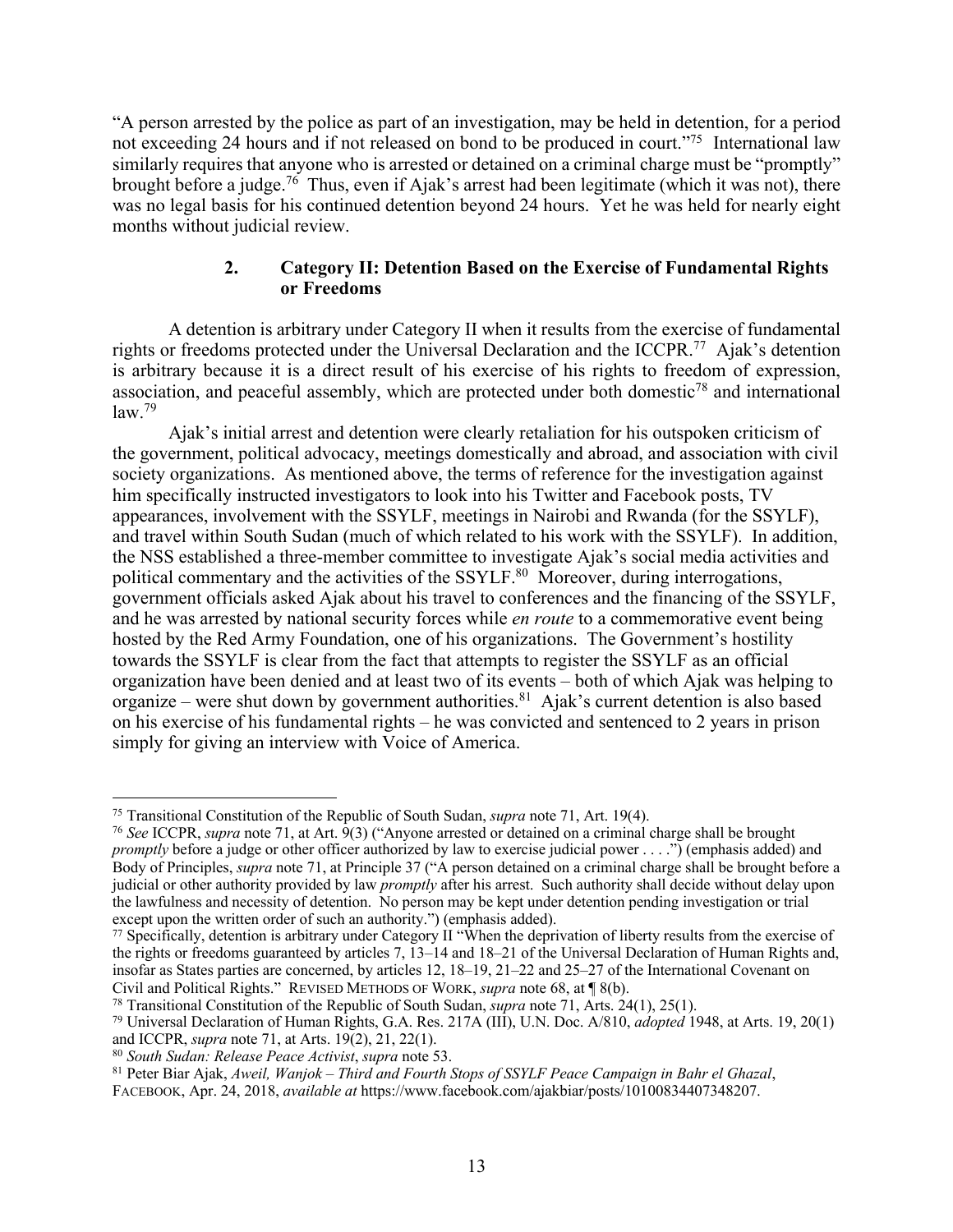All of these activities are protected under international law. The UN Human Rights Committee, for example, has explained that the right to freedom of expression includes political discourse, commentary on public affairs, and discussion of human rights.<sup>82</sup> The Committee has similarly emphasized that freedom of expression "includes the right of individuals to criticize or openly and publicly evaluate their Governments without fear of interference or punishment."<sup>83</sup> The Working Group has stated that giving an interview with a media outlet "falls clearly within" the right to freedom of expression, and in 2017, it found the detention of a Tibetan activist to be arbitrary because it was based on an interview he did with the New York Times.<sup>84</sup> Moreover, as the Working Group has made clear, "belonging to a human rights organization . . . is simply legitimate exercise" of the right to freedom of association (among other rights)<sup>85</sup> and "[h]aving a public meeting without violence is a right [protected under] article 20 [of the Universal Declaration], which enshrines the right to freedom of peaceful assembly.<sup>786</sup>

While these rights can be restricted in certain circumstances, including to protect public order or national security,<sup>87</sup> neither of these grounds can justify Ajak's detention. As the UN Human Rights Committee has explained, public order and national security "may never be invoked as a justification for the muzzling of any advocacy of multi-party democracy, democratic tenets and human rights."88 The Committee further emphasized: "It is not compatible with [the ICCPR] . . . to suppress or withhold from the public information of legitimate public interest that does not harm national security or to prosecute . . . human rights defenders, or others, for having disseminated such information."89 The UN Human Rights Council has similarly affirmed that the following forms of expression can *never* be restricted – discussion of government policies; political debate; reporting on human rights and government activities; political activities, including for peace or democracy; and the expression of opinion or dissent.<sup>90</sup> Furthermore, the Johannesburg Principles on National Security, Freedom of Expression and Access to Information<sup>91</sup> – which have been endorsed by the UN Special Rapporteur on Freedom of Opinion and Expression and have regularly been referenced by the UN Human Rights Council<sup>92</sup> – state that advocating for the non-violent change of government policy, or even the

 <sup>82</sup> *General Comment No. 34 on Article 19: Freedoms of Opinion and Expression*, U.N. HUMAN RIGHTS COMMITTEE, U.N. Doc. CCPR/C/GC/34, Sept. 12, 2011, at ¶ 11.

<sup>&</sup>lt;sup>83</sup> *De Morais v. Angola*, Communication No. 1128/2002, U.N. Doc. CCPR/C/83/D/1128/2002, U.N. HUMAN RIGHTS COMMITTEE, *adopted* Mar. 29, 2005, at  $\P$  6.7,

<sup>&</sup>lt;sup>84</sup> Tashi Wangchuck v. China, Opinion No. 69/2017, U.N. Doc. A/HRC/WGAD/2017/69, U.N. WORKING GROUP ON ARBITRARY DETENTION, *adopted* Nov. 20, 2017, at ¶ 34 ("The Working Group considers that Mr. Wangchuk's advocacy, including his interview with the New York Times, falls clearly within the right under article 19 of the Universal Declaration of Human Rights to 'seek, receive and impart information and ideas through any media and regardless of frontiers'.").

<sup>85</sup> *Afif Jamil Mazhar v. Syria*, Opinion No. 10/1993, U.N. Doc. E/CN.4/1994/27, U.N. WORKING GROUP ON ARBITRARY DETENTION, *adopted* Apr. 29, 1993, at ¶ 5(h).

<sup>86</sup> *Ryad Hamoud Al-Darrar v. Syrian Arab Republic*, Opinion No. 15/2006, U.N. Doc. A/HRC/4/40/Add.1, U.N. WORKING GROUP ON ARBITRARY DETENTION, *adopted* May 12, 2006, at ¶ 15.

<sup>87</sup> ICCPR, *supra* note 71, at Arts. 19(3)(b), 21, 22(2). <sup>88</sup> *General Comment No. 34*, *supra* note 82, at ¶ 23.

<sup>89</sup> *Id.*, at ¶ 30.

<sup>90</sup> Freedom of Opinion and Expression, Human Rights Council Res. 12/16, U.N. Doc. A/HRC/RES/12/16, *adopted* Oct. 2, 2009, at ¶ 5(p)(i).

<sup>91</sup> Johannesburg Principles on National Security, Freedom of Expression and Access to Information, *in* Abid Hussain, REPORT OF THE SPECIAL RAPPORTEUR ON THE PROMOTION AND PROTECTION OF THE RIGHT TO FREEDOM OF OPINION AND EXPRESSION, U.N. Doc. E/CN.4/1996/39, Mar. 22, 1996, *available at*

http://ap.ohchr.org/documents/alldocs.aspx?doc\_id=700 [hereinafter Johannesburg Principles].

<sup>92</sup> UNMISS REPORT, *supra* note 26, at 9 n.40.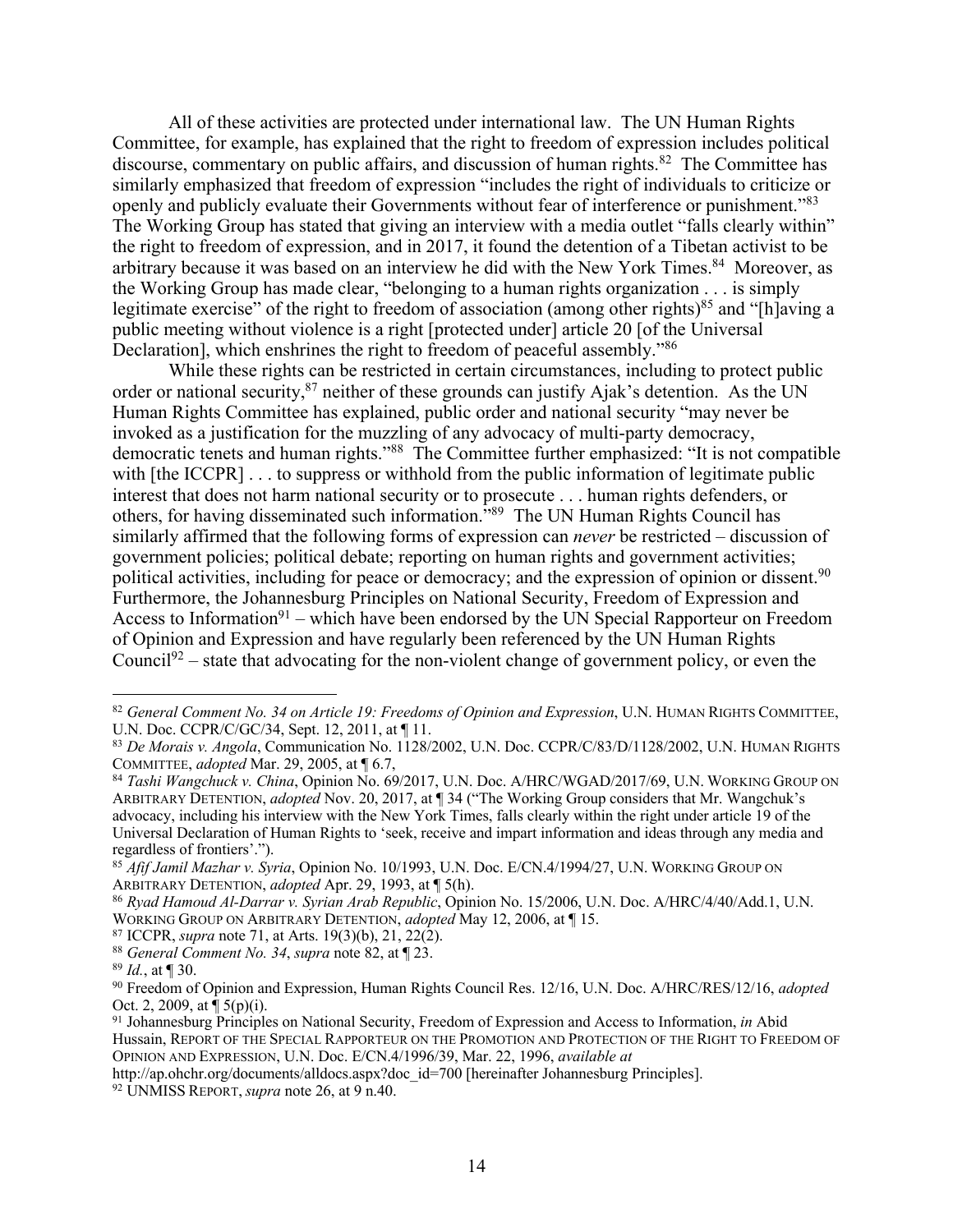government itself, cannot be considered a threat to national security, and nor can criticism of the government, its agencies, or public officials. 93

Thus, Ajak's detention is arbitrary under Category II.

# **3. Category III: Due Process Rights**

A detention is considered arbitrary under Category III "[w]hen the total or partial nonobservance of the international norms relating to the right to a fair trial, established in the Universal Declaration of Human Rights and in the relevant international instruments accepted by the States concerned, is of such gravity as to give the deprivation of liberty an arbitrary character."94 As Government of South Sudan has violated numerous procedural requirements under both international and domestic law in this case, Ajak's ongoing detention is arbitrary under Category III.

### a. Ajak Was Arrested Without A Valid Warrant

Article 9(2) of the ICCPR provides that "[a]nyone who is arrested shall be informed, at the time of arrest, of the reasons for his arrest and shall be promptly informed of any charges against him."<sup>95</sup> South Sudan's Constitution contains a similar provision.<sup>96</sup> Under the Body of Principles, an arrest "shall only be carried out strictly in accordance with the provisions of the law" and "[a]nyone who is arrested shall be informed at the time of his arrest of the reason for his arrest and shall be promptly informed of any charges against him."<sup>97</sup>

As discussed above, Ajak was arrested at Juba International Airport without a valid warrant. He was briefly shown a piece of paper signed by NSS Director General Akol Koor, but it did not contain any information about the reasons for the arrest or any possible charges he would be facing; nor was he told this information verbally. Moreover, the "warrant" was not issued by a court as the NSS Act explicitly requires.<sup>98</sup> While the NSS Act allows for warrantless arrest in certain circumstances, for the reasons discussed earlier, these circumstances were not applicable to Ajak.

 <sup>93</sup> Johannesburg Principles, *supra* note 91, at Principle 7(a)(i)–(ii).

<sup>94</sup> REVISED METHODS OF WORK, *supra* note 68, at ¶ 8(c).

<sup>95</sup> ICCPR, *supra* note 71, at Art. 9(2); *see also id.*, at Art. 14(3) ("In the determination of any criminal charge against him, everyone shall be entitled to the following minimum guarantees, in full equality: (a) To be informed promptly and in detail in a language which he understands of the nature and cause of the charge against him . . . .") and Body of Principles, *supra* note 71, at Principle 12(1) ("There shall be duly recorded: (a) The reasons for the arrest; (b) The time of the arrest and the taking of the arrested person to a place of custody as well as that of his first appearance before a judicial or other authority; (c) The identity of the law enforcement officials concerned; (d) Precise information concerning the place of custody.").

<sup>96</sup> Transitional Constitution of the Republic of South Sudan, *supra* note 71, Art. 19(2) ("Any person who is arrested shall be informed, at the time of arrest, of the reasons for his or her arrest and shall be promptly informed of any charges against him or her.").

<sup>97</sup> Body of Principles, *supra* note 71, at Principles 2, 10; *see also* Transitional Constitution of the Republic of South Sudan, *supra* note 71, Art. 12 ("[N]o person shall be subjected to arrest, detention, deprivation or restriction of his or her liberty except for specified reasons and in accordance with procedures prescribed by law.").

<sup>98</sup> National Security Service Act of 2014, *supra* note 3, at § 55(2) ("An application under sub-section (1) above shall be made to the judge of the High Court for a warrant under this section.").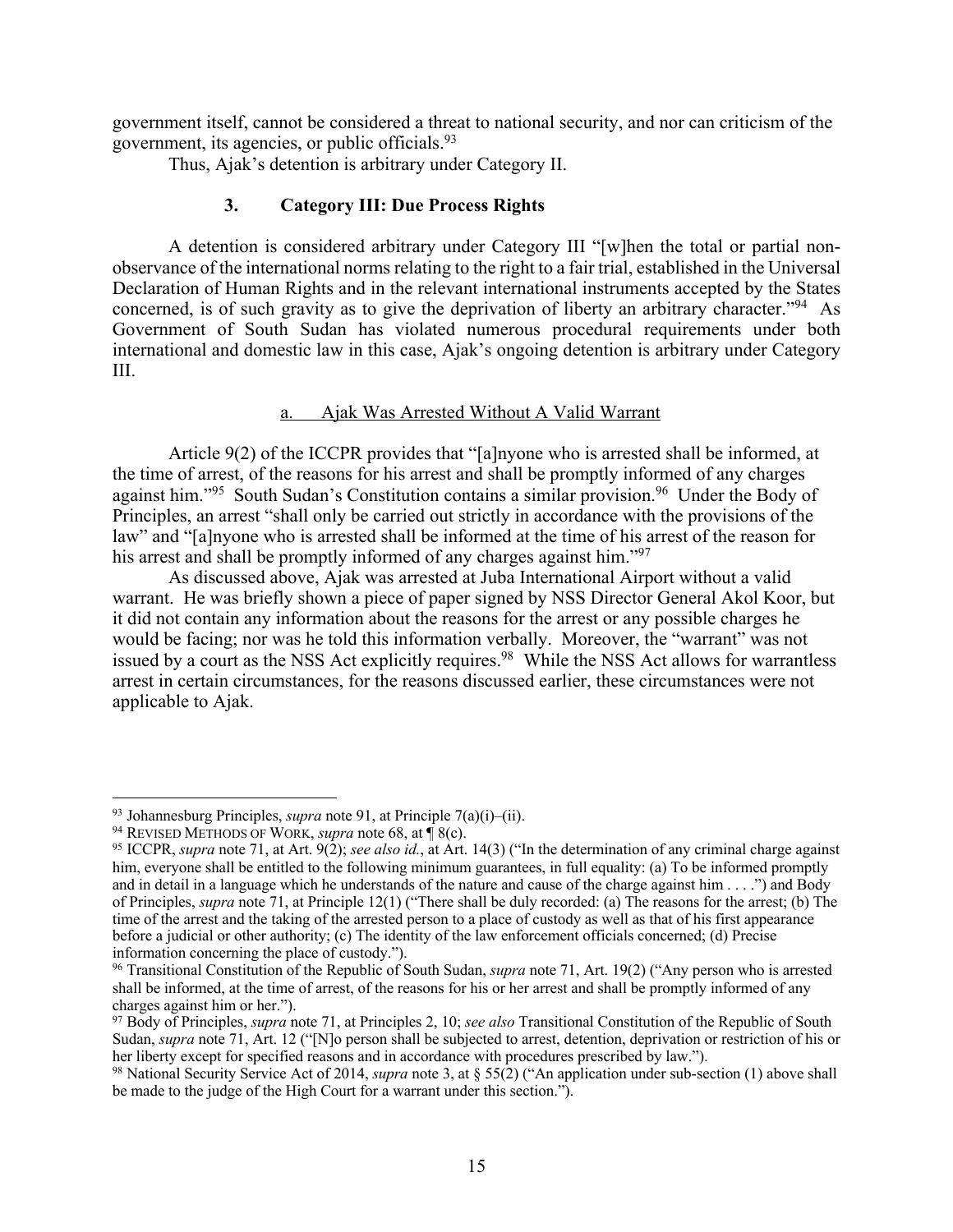#### b. Ajak Was Not Promptly Brought Before A Judge

ICCPR Article 9(3) states: "Anyone arrested or detained on a criminal charge shall be brought promptly before a judge."99 The UN Human Rights Committee has explained that this normally means within 48 hours, unless there are exceptional circumstances, and that this "requirement applies even before formal charges have been asserted, so long as the person is arrested or detained on suspicion of criminal activity."<sup>100</sup> ICCPR Article 9(4) similarly provides that a detained person is "entitled to take proceedings before a court, in order that that court may decide *without delay* on the lawfulness of his detention."<sup>101</sup> The Body of Principles reiterate the necessity of bringing a detainee before a judge in a timely manner.<sup>102</sup> South Sudan's domestic law is even more stringent – the Transitional Constitution requires that detainees be brought before a judge within 24 hours of their arrest.<sup>103</sup>

Ajak was arrested on July 28, 2018 but was not brought before a court or judge until March 21, 2019, which represents a blatant violation of both domestic and international law.

#### c. Ajak Was Denied the Right to the Presumption of Bail

The ICCPR contains a presumption against pretrial detention. Article 9(3) states that "[i]t shall not be the general rule that persons awaiting trial shall be detained in custody."<sup>104</sup> The UN Human Rights Committee has explained that pretrial detention "must be based on an individualized determination that it is reasonable and necessary . . . for such purposes as to prevent flight, interference with evidence or the recurrence of crime."<sup>105</sup> Section 126 of South Sudan's Criminal Procedure Code similarly provides that, when someone is accused of a crime punishable by ten years or less in prison, "such person shall be released on bail unless the Public Prosecution Attorney, Magistrate or Court, for reasons to be recorded considers that by reason of granting of bail, the proper investigation of the offence would be prejudiced or a serious risk of the accused escaping from justice be occasioned."106 Because Ajak was accused (and later convicted) under

 <sup>99</sup> ICCPR, *supra* note 71, at Art. 9(3).

<sup>100</sup> *General Comment No. 35 on Article 9: Liberty and Security of Person*, U.N. HUMAN RIGHTS COMMITTEE, U.N. Doc. CCPR/C/GC/35, Dec. 16, 2014, at ¶¶ 32–33.

<sup>101</sup> ICCPR, *supra* note 71, at Art. 9(4) (emphasis added).

<sup>102</sup> Body of Principles, *supra* note 71, at Principles 4 ("Any form of detention or imprisonment and all measures affecting the human rights of a person under any form of detention or imprisonment shall be ordered by, or be subject to the effective control of, a judicial or other authority."), 11(1) ("A person shall not be kept in detention without being given an effective opportunity to be heard promptly by a judicial or other authority."), 32(1) ("A detained person or his counsel shall be entitled at any time to take proceedings according to domestic law before a judicial or other authority to challenge the lawfulness of his detention in order to obtain his release without delay, if it is unlawful."), 37 ("A person detained on a criminal charge shall be brought before a judicial or other authority provided by law promptly after his arrest.").

<sup>103</sup> Transitional Constitution of the Republic of South Sudan, *supra* note 71, Art. 19(4) ("A person arrested by the police as part of an investigation, may be held in detention, for a period not exceeding 24 hours and if not released on bond to be produced in court."); *see also* National Security Service Act of 2014, *supra* note 3, at § 54(2) ("Any person arrested under the provisions of this section shall, whether or not the Service inquiries are completed, be brought before a magistrate as soon as is reasonably practicable within 24 hours.").

<sup>104</sup> ICCPR, *supra* note 71, at Art. 9(3).

<sup>105</sup> *General Comment No. 35*, *supra* note 100, at ¶ 38; *see also Teymur Akhmedov v. Kazahkstan*, Opinion No. 62/2017, U.N. Doc. A/HRC/WGAD/2017/62, U.N. WORKING GROUP ON ARBITRARY DETENTION, *adopted* Aug. 25, 2017, at ¶ 41 ("[P]retrial detention must be an exceptional measure and as such should be justified in each individual case and assessed by a competent, independent judge . . . .").

<sup>106</sup> Code of Criminal Procedure Act, 2008, at § 126, *available at* http://www.ssbalaw.org/downloads/.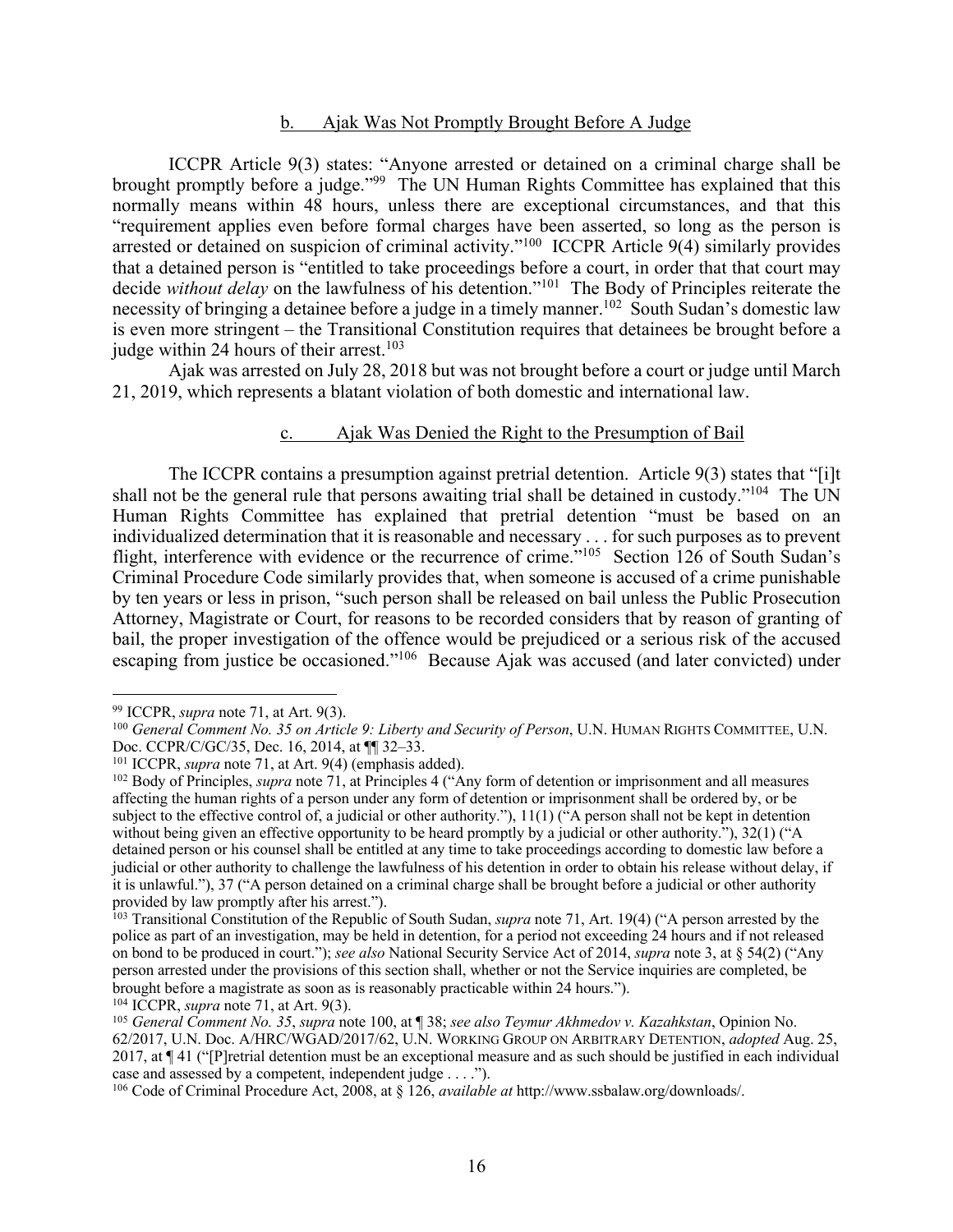Penal Code Section 80, which carries a maximum punishment of five years' imprisonment, <sup>107</sup> he was entitled to the presumption of bail under Section 126 of the Criminal Procedure Code.

Since Ajak was first brought to court on March 21, 2019, the court repeatedly denied his requests for bail without making an individualized determination or providing any explanation or reasons justifying his pretrial detention. Therefore, his right to the presumption of bail under both domestic and international law was violated.

#### d. Ajak Was Denied Access to Counsel

Under Article 14(3)(b) of the ICCPR, everyone has the right, "[i]n the determination of any criminal charge against him," to "communicate with counsel of his own choosing."<sup>108</sup> This requires that an accused be given "prompt access to counsel."109 The Basic Principles and Guidelines on Remedies and Procedures on the Right of Persons Deprived of Their Liberty to Bring Proceedings Before a Court, drafted by the Working Group, clarify that detainees have the right to legal assistance "immediately after the moment of apprehension."110 The Body of Principles further provides that a detainee's communication with counsel "shall not be denied for more than a matter of days."111

Ajak was completely denied access to counsel for the first 46 days of his detention – from his arrest on July 28, 2018 until September 12, when his lawyers were first able to meet with him. One of his lawyers reported being turned away from the prison and denied access to him on 11 separate occasions. Furthermore, Ajak had only one other meeting with counsel in 2018 and was again completely denied access to counsel from October 7, 2018 to January 25, 2019.

#### e. Ajak Was Denied Access to Family

The Body of Principles state that "communication of the detained or imprisoned person with the outside world, and in particular his family . . . shall not be denied for more than a matter of days."112 They further provide: "A detained or imprisoned person shall have the right to be visited by and to correspond with, in particular, members of his family and shall be given adequate opportunity to communicate with the outside world."113 The UN Standard Minimum Rules for the Treatment of Prisoners (Nelson Mandela Rules) similarly assert: "Prisoners shall be allowed . . . to communicate with their family and friends at regular intervals," including "[b]y receiving visits."<sup>114</sup>

As set forth above, Ajak was consistently denied full access to his family. In particular, from October 5, 2018 to January 20, 2019, he was not allowed any visits by family members. Family visits were also denied on numerous other occasions.

 <sup>107</sup> Penal Code Act, 2008, at § 80(1), *available at* https://wipolex.wipo.int/en/text/250684.

<sup>108</sup> ICCPR, *supra* note 71, at Art. 14(3)(b).

<sup>&</sup>lt;sup>109</sup> *General Comment No. 32 on Article 14: Right to Equality Before Courts and Tribunals and to a Fair Trial*, U.N.<br>HUMAN RIGHTS COMMITTEE, U.N. Doc. CCPR/C/GC/32, Aug. 23, 2007, at ¶ 34.

<sup>&</sup>lt;sup>110</sup> REPORT OF THE WORKING GROUP ON ARBITRARY DETENTION, U.N. Doc. A/HRC/30/37, July 6, 2015, at  $\P$  12.

<sup>111</sup> Body of Principles, *supra* note 71, at Principle 15.

<sup>112</sup> *Id.*

<sup>113</sup> *Id.*, at Principle 19.

<sup>114</sup> United Nations Standard Minimum Rules for the Treatment of Prisoners (Nelson Mandela Rules), G.A. Res. 70/175, U.N. Doc. A/RES/70/175, *adopted* Dec. 17, 2015, at Rule 58(1).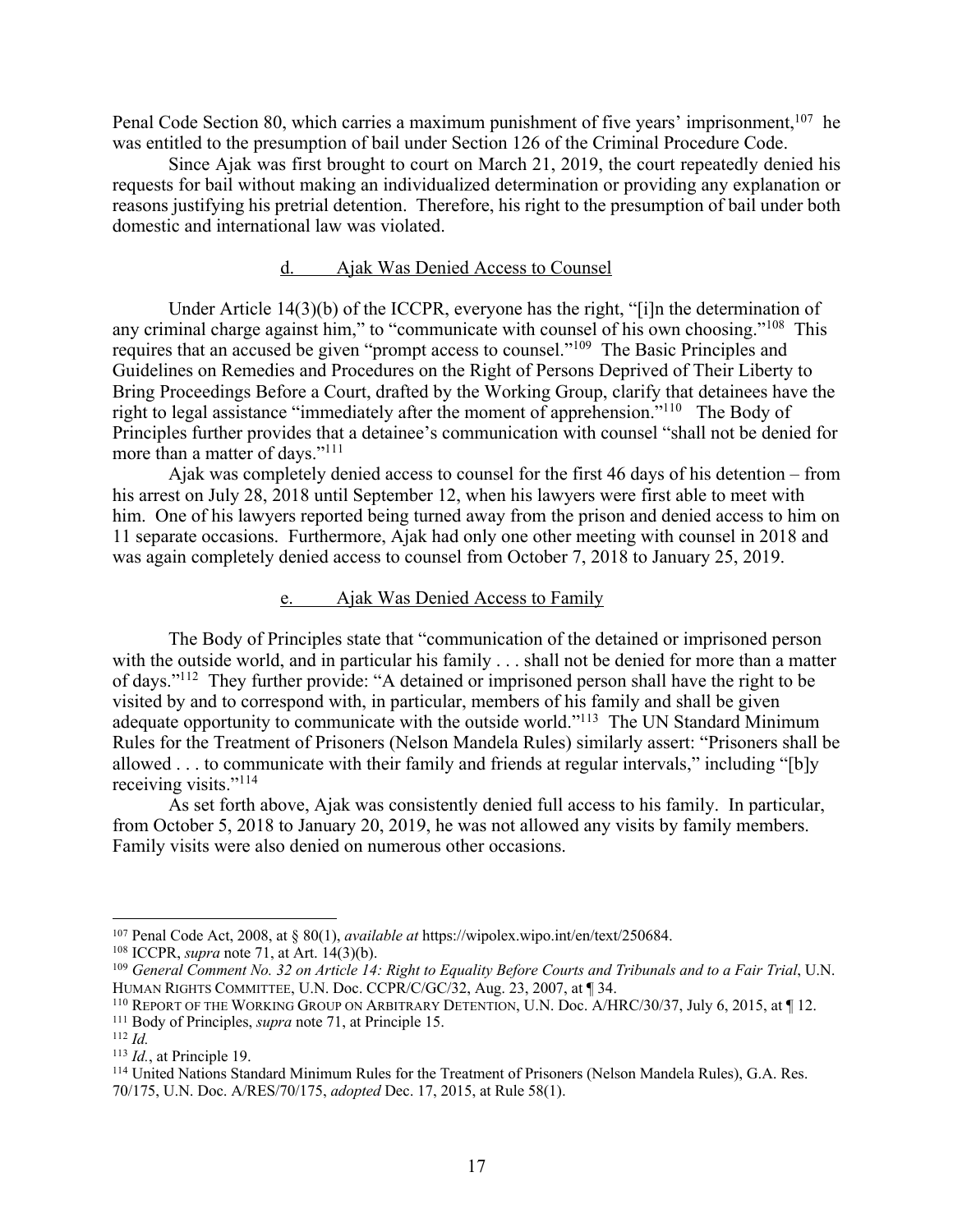### **4. Category V: Discrimination Based on a Protected Class**

A detention is arbitrary under Category V when it "constitutes a violation of international law on the grounds of discrimination based on birth, national, ethnic or social origin, language, religion, economic condition, political or other opinion, gender, sexual orientation, disability, or any other status."115 The Working Group has clarified that this includes discrimination based on "a person's status as a human rights defender," and in particular, "discrimination in the exercise of rights elaborated under declaratory instruments such as the Declaration on Human Rights Defenders."<sup>116</sup>

As discussed above, Ajak is being targeted for his outspoken criticism of the government, advocacy for peace and political change, meetings domestically and abroad, and association with civil society organizations. All of these activities are protected rights under the UN Declaration on Human Rights Defenders.<sup>117</sup> In fact, in March 2019, five UN special procedures – the UN Special Rapporteur on Freedom of Opinion and Expression, the UN Special Rapporteur on the Promotion and Protection of Human Rights and Fundamental Freedoms while Countering Terrorism, the Chair-Rapporteur of the Working Group on Arbitrary Detention, the UN Special Rapporteur on Peaceful Assembly and Association, and the UN Special Rapporteur on Human Rights Defenders – noted that Ajak's detention was part of "a clear trend in the use of national security and counter-terrorism legislation . . . to criminalise . . . the *legitimate work of human rights defenders*"; they also called for his immediate release.<sup>118</sup>

Therefore, Ajak's detention is arbitrary under Category V.

# **5. Ajak Has Been Subjected to Torture or Cruel, Inhuman or Degrading Treatment**

The Universal Declaration, ICCPR, and South Sudan's Constitution all prohibit torture and cruel, inhuman, or degrading treatment.<sup>119</sup> Ajak was subjected to prolonged solitary confinement, which violates this prohibition,<sup>120</sup> from late July through late September 2018. In addition, at various times during his detention, including after other detainees protested in October 2018, Ajak received restricted food – only one meal per day – and had little or no access to medical care, even when he was ill. However, the Nelson Mandela Rules require that detainees must be provided "at

 <sup>115</sup> REVISED METHODS OF WORK, *supra* note 68, at ¶ 8(e).

<sup>116</sup> *Ny Sokha v. Cambodia*, Opinion No. 45/2016, U.N. Doc. A/HRC/WGAD/2016/45, U.N. WORKING GROUP ON ARBITRARY DETENTION, *adopted* Nov. 21, 2016, at ¶¶ 44–45.

<sup>117</sup> Declaration on the Right and Responsibility of Individuals, Groups and Organs of Society to Promote and Protect Universally Recognized Human Rights and Fundamental Freedoms, G.A. Res. 53/144, U.N. Doc. A/RES/53/144, *adopted* Dec. 9, 1998, at Arts. 5–6, 8, 12–13, 16.

<sup>118</sup> *South Sudan: UN Experts Strongly Urge Immediate Release of Human Rights Defender Peter Biar Ajak*, U.N. HIGH COMMISSIONER FOR HUMAN RIGHTS, Mar. 6, 2019, *available at*

https://www.ohchr.org/en/NewsEvents/Pages/DisplayNews.aspx?NewsID=24268&LangID=E (emphasis added). <sup>119</sup> Universal Declaration, *supra* note 79, at Art. 5; ICCPR, *supra* note 71, at Art. 7; Transitional Constitution, *supra* 71, Art. 18.

<sup>&</sup>lt;sup>120</sup> *General Comment No. 20 on Article 7: Prohibition of Torture, or Other Cruel, Inhuman or Degrading Treatment or Punishment*, U.N. HUMAN RIGHTS COMMITTEE, U.N. Doc. HRI/GEN/1/Rev.1, Mar. 10, 1992, at ¶ 6 ("The Committee notes that prolonged solitary confinement of the detained or imprisoned person may amount to acts prohibited by article 7."); *see also* Nelson Mandela Rules, *supra* note 114, at Rule 44 ("Prolonged solitary confinement shall refer to solitary confinement for a time period in excess of 15 consecutive days.").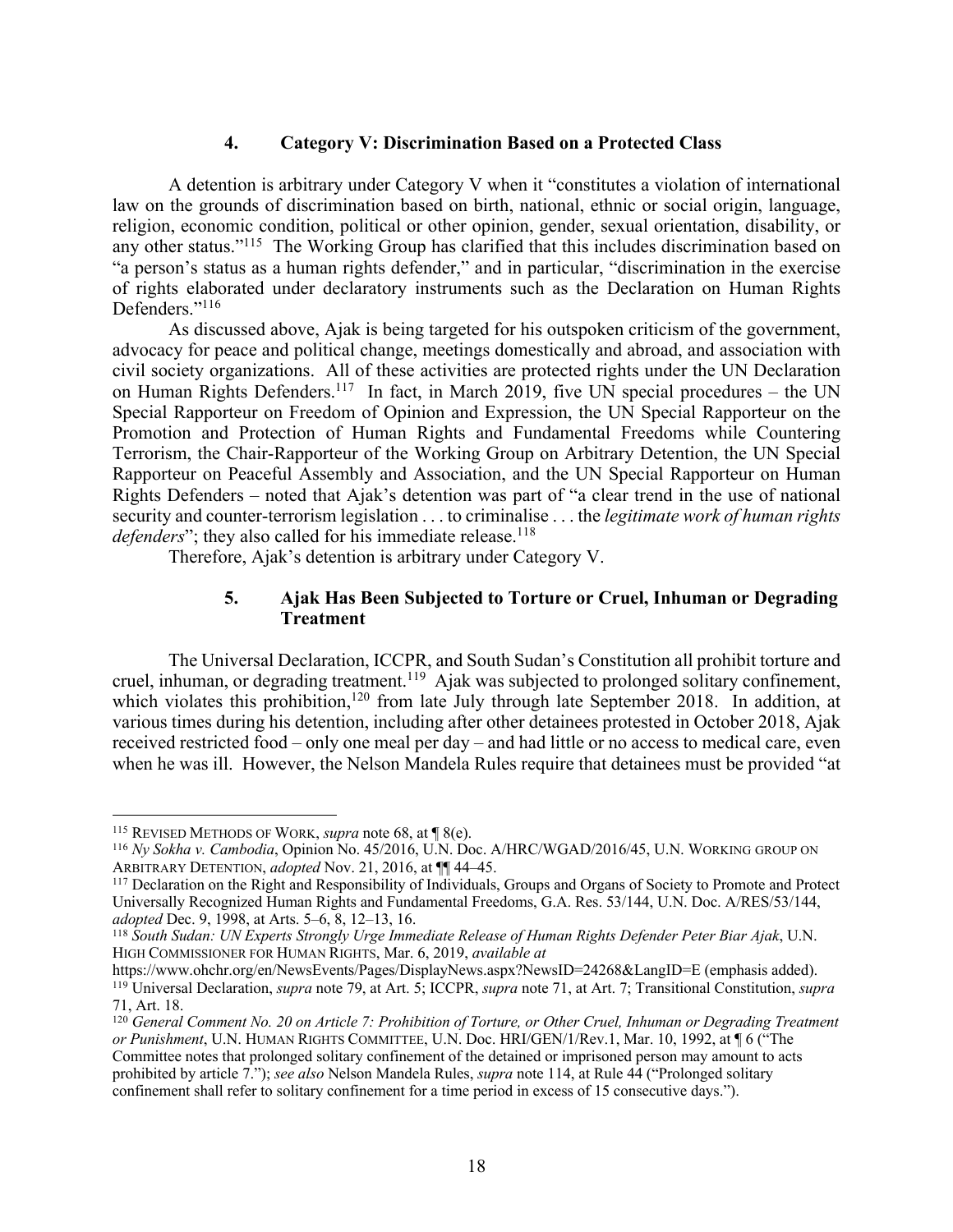the usual hours with food of nutritional value adequate for health and strength" and "should enjoy the same standards of health care that are available in the community."121

# **V. INDICATE INTERNAL STEPS, INCLUDING DOMESTIC REMEDIES, TAKEN**

On June 11, Ajak was convicted under Penal Code Sections 48 (Acts Committed by Several Persons in Furtherance of Common Intention) and 80(2) (Participating in Gathering with Intent to Promote Public Violence, Breaches of the Peace or Bigotry). He was sentenced to 2 years in prison. His defense lawyers are planning to appeal.

 <sup>121</sup> Nelson Mandela Rules, *supra* note 114, at Rules 22(1), 24(1); *see also id.*, at Rules 27(1) ("All prisons shall ensure prompt access to medical attention in urgent cases."), 31 ("The physician or, where applicable, other qualified health-care professionals shall have daily access to all sick prisoners . . . .").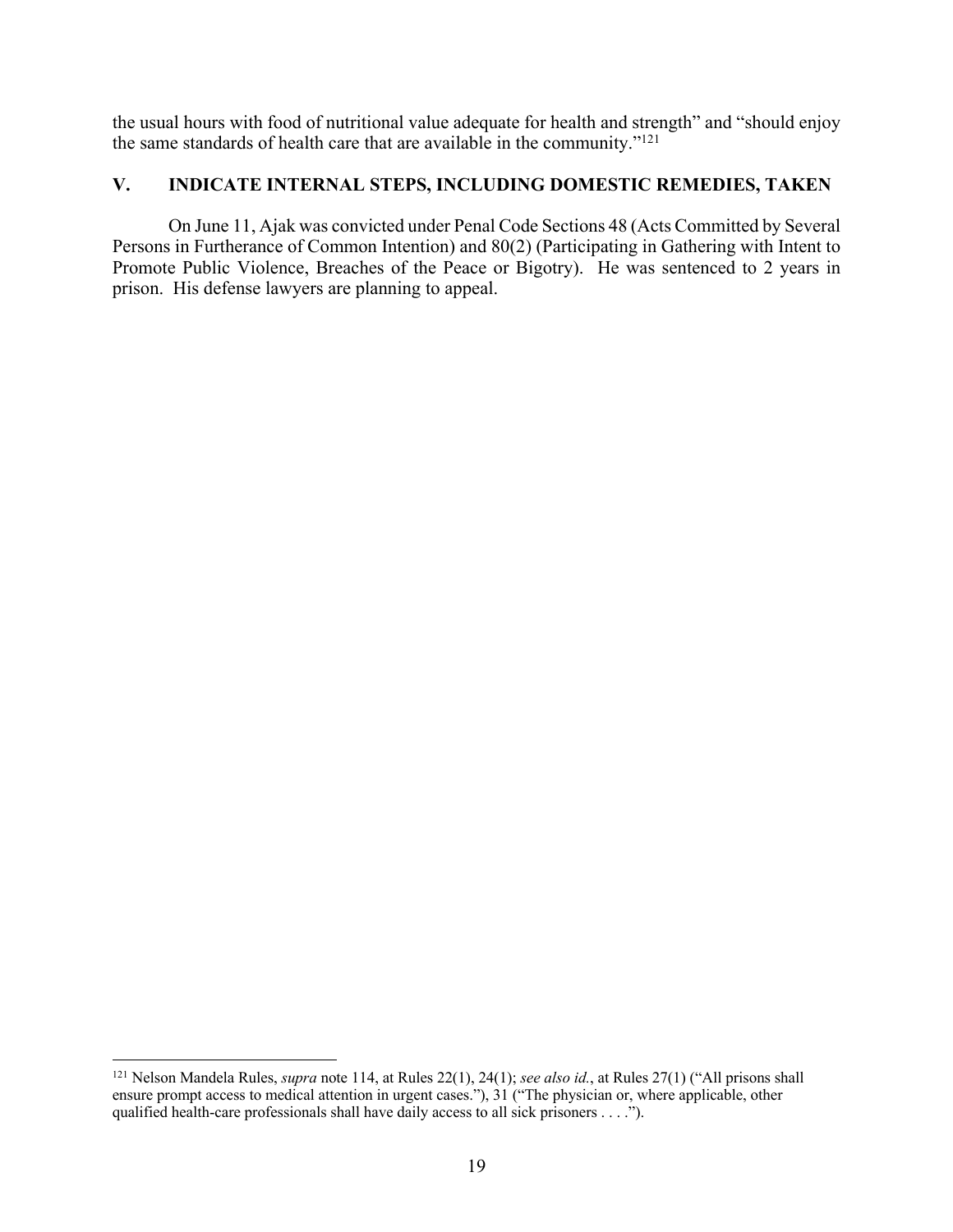# **ANNEX A: Voice of America News Interview with Peter Ajak, October 8, 2018 Audio recording available upon request**

Presenter: South Sudanese activist Peter Biar Ajak was among the detainees inside the National Security Headquarters on Saturday. Biar was arrested on July 28. Several U.S. lawmakers and activists have been demanding for his release. Again, my colleague, Ayen Deng Bior, got hold of Biar to describe conditions inside the National Security facilities.

Peter Biar Ajak: There a lot of people here that have been detained for a number of months, some have even been detained for more than a year. And there has never been any court cases, and you keep hearing that prisoners have been released, recently there has been a government propaganda that they had released twenty prisoners. This is actually something that took place more than two months ago. So, this has been bringing all sort of rumors inside the prison about what is going on outside. And there has been lack of clear information about what is going on. So as a result of the lack of clear information and the rumors that are going on, and the desperation to which many of prisoners have fell into, this kind of actions emerge. So this is basically how things are. These are young people, they are frustrated, they are tired, they feel like they have no justice in their own country and that they fear that the government will be planning certain things that are not to be good.

Journalist Ayen Deng Bior: Peter, people have been campaigning even here in the U.S. for your release. Thinking about, you know, the situation that you're in right now with the standoff, I understand that there's about 200 prisoners, some armed, some unarmed, and knowing that, you know, all this work has been done, to either get you released or you know, get you in front of a judge, what is going on through your head right now?

Peter Biar Ajak: You know my main worry is about the safety of everybody that is here. Of course, the situation is quite delicate, and it's quite unfortunate that things have turned out to be in this case. Of course, I've been getting briefed about the campaign that is going on about my release, but mind you I'm not the only prisoner that is here. There are a lot of prisoners that are here and many have been detained for years. And no one has been speaking on their behalf. And, some of these people, they feel frustrated, they feel that they're not being listened to, they're not being heard, and as a result, they took this kind of action. So the way I look at this actually, is a result of frustration of how these young people are feeling. Their case are not being heard, they're not being got before a judge. Some people have never even appeared before a committee to investigate them. So they feel that no one is listening to them, and as a result they feel like they have to take this drastic action.

Journalist Ayen Deng Bior: This will be the first time that people hear your voice, you know, since you were arrested. What do you want the world to know?

Peter Biar Ajak: Well, the world might understand that the young people of South Sudan are frustrated. I was talking about this before I was arrested, about how the situation in the country was getting out of control. And how our leaders have been unable to demonstrate the kind of leadership that is required to resolve very big problems, and since I got into the prison, this has become even more clear and more clear. If you listen to some of the cases here, some people are arrested because they impregnated somebody and they're brought here to jail. Some people are arrested because their friend stole something somewhere, and as a result they're brought because